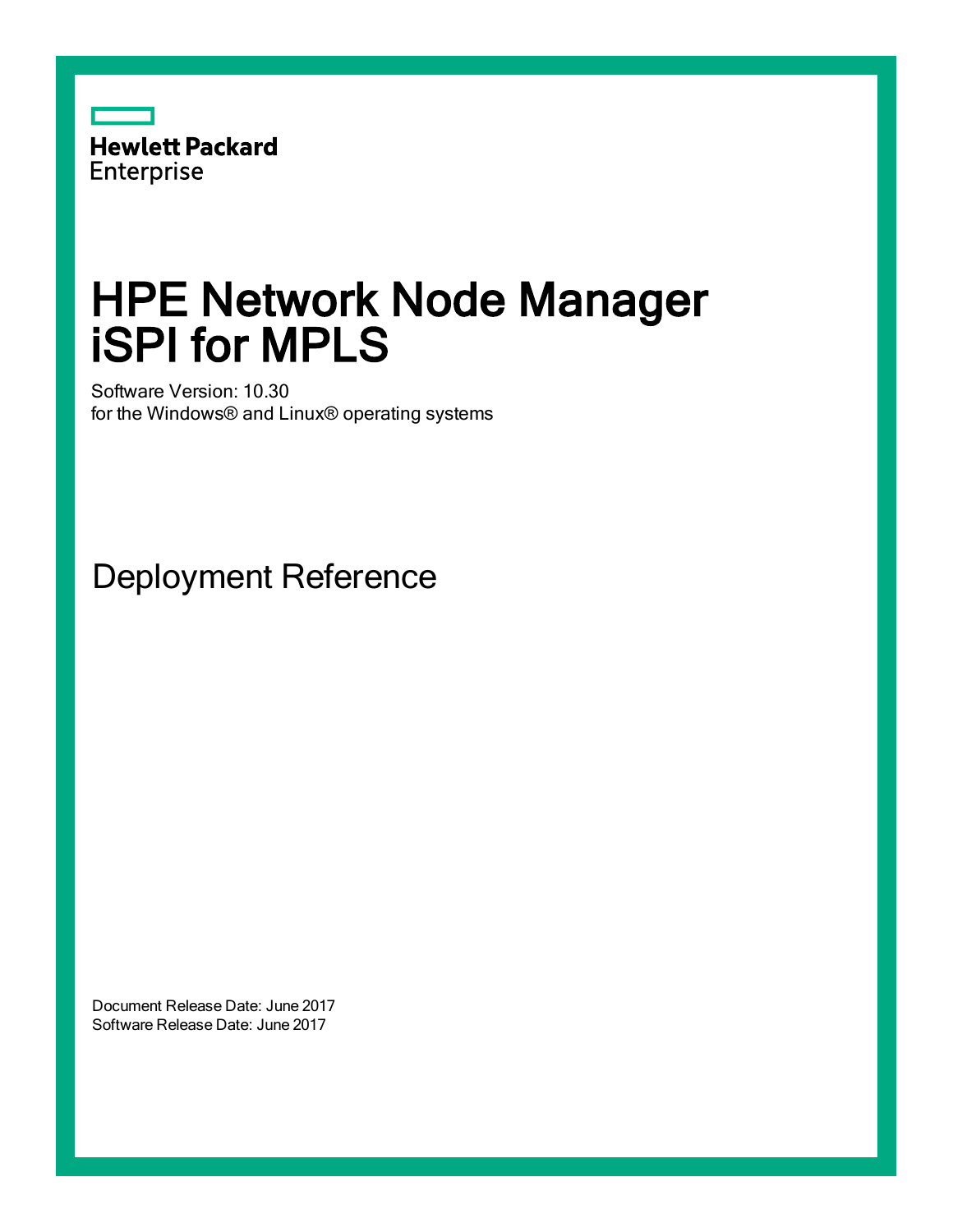#### Legal Notices

#### **Warranty**

The only warranties for Hewlett Packard Enterprise products and services are set forth in the express warranty statements accompanying such products and services. Nothing herein should be construed as constituting an additional warranty. HPE shall not be liable for technical or editorial errors or omissions contained herein.

The information contained herein is subject to change without notice.

#### Restricted Rights Legend

Confidential computer software. Valid license from HPE required for possession, use or copying. Consistent with FAR 12.211 and 12.212, Commercial Computer Software, Computer Software Documentation, and Technical Data for Commercial Items are licensed to the U.S. Government under vendor's standard commercial license.

#### Copyright Notice

© Copyright 2008-2017 Hewlett Packard Enterprise Development LP

#### Trademark Notices

Adobe® is a trademark of Adobe Systems Incorporated.

Apple is a trademark of Apple Computer, Inc., registered in the U.S. and other countries.

AMD is a trademark of Advanced Micro Devices, Inc.

Google™ is a registered trademark of Google Inc.

Intel®, Intel® Itanium®, Intel® Xeon®, and Itanium® are trademarks of Intel Corporation in the U.S. and other countries.

Linux® is the registered trademark of Linus Torvalds in the U.S. and other countries.

Internet Explorer, Lync, Microsoft, Windows, and Windows Server are either registered trademarks or trademarks of Microsoft Corporation in the United States and/or other countries.

Oracle and Java are registered trademarks of Oracle and/or its affiliates.

Red Hat® Enterprise Linux Certified is a registered trademark of Red Hat, Inc. in the United States and other countries.

sFlow is a registered trademark of InMon Corp.

UNIX® is a registered trademark of The Open Group.

This product includes software developed by the Apache Software Foundation. (http://www.apache.org).

This product includes software developed by the Visigoth Software Society (http://www.visigoths.org/).

#### Documentation Updates

The title page of this document contains the following identifying information:

- Software Version number, which indicates the software version.
- Document Release Date, which changes each time the document is updated.
- <sup>l</sup> Software Release Date, which indicates the release date of this version of the software.

To check for recent updates or to verify that you are using the most recent edition of a document, go to: https://softwaresupport.hpe.com/group/softwaresupport/search-result?keyword=.

This site requires an HP Passport account. If you do not have one, click the **Create an account** button on the HP Passport Sign in page.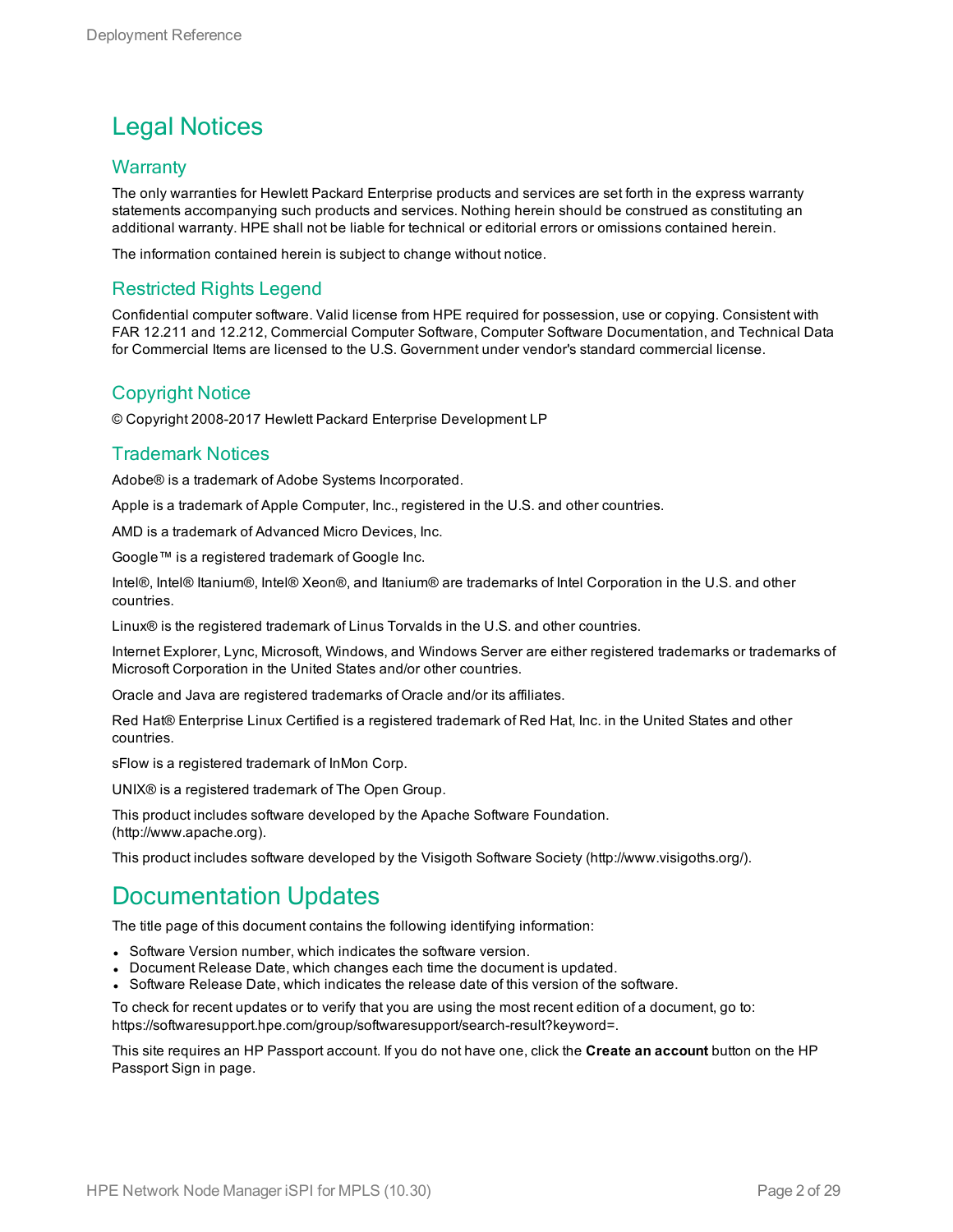#### **Support**

Visit the HPE Software Support web site at: **https://softwaresupport.hpe.com**

This web site provides contact information and details about the products, services, and support that HPE Software offers.

HPE Software Support provides customer self-solve capabilities. It provides a fast and efficient way to access interactive technical support tools needed to manage your business. As a valued support customer, you can benefit by using the support web site to:

- Search for knowledge documents of interest
- Submit and track support cases and enhancement requests
- Download software patches
- Manage support contracts
- Look up HPE support contacts
- Review information about available services
- Enter into discussions with other software customers
- Research and register for software training

Most of the support areas require that you register as an HP Passport user and sign in. Many also require a support contract. To register for an HP Passport ID, go to **https://softwaresupport.hpe.com** and click **Register**.

To find more information about access levels, go to: **https://softwaresupport.hpe.com/web/softwaresupport/access-levels**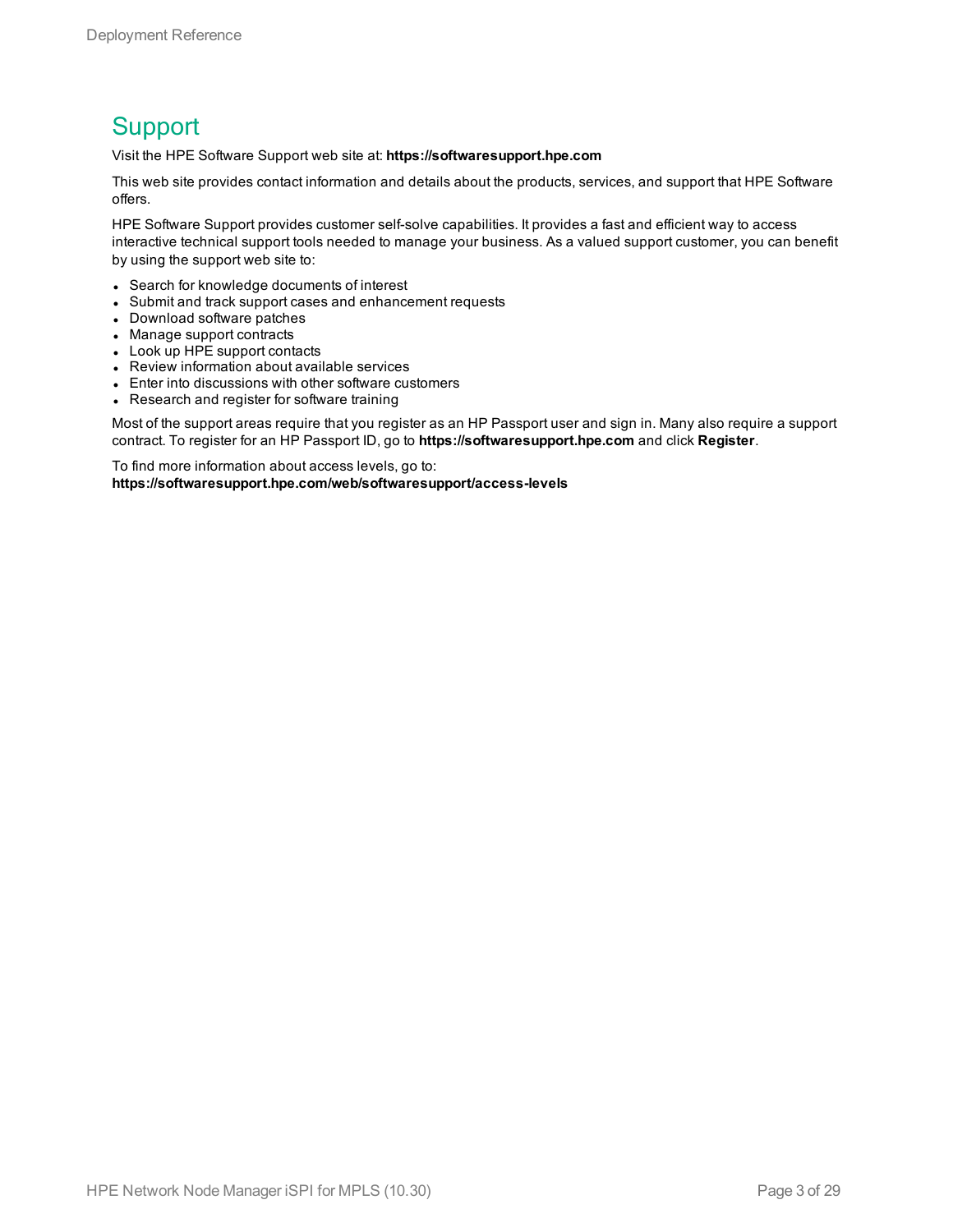# **Contents**

| Enabling Secure Sockets Layer (SSL) on the NNM iSPI for MPLS 11                      |     |
|--------------------------------------------------------------------------------------|-----|
|                                                                                      |     |
| Deploy the NNM iSPI for MPLS with the NNM iSPI Performance for Metrics/NPS  12       |     |
| Deploy the NNM iSPI for MPLS in an Application Failover Environment  14              |     |
| Patching the NNM iSPI for MPLS in an Application Failover Environment 14             |     |
| Applying Patches for Application Failover (Shut Down Both Active and Standby)  14    |     |
|                                                                                      |     |
| Deploy the NNM iSPI for MPLS with the NNM iSPI Performance for Quality Assurance  16 |     |
| Deploying the NNM iSPI for MPLS with Route Analytics Management System 16            |     |
| Deploy the NNM iSPI for MPLS in Global Network Management Environment 17             |     |
| Deploying NNMi and NNM iSPI for MPLS on the Global Network Manager and Regional      |     |
| Deploying NNMi on the Global Network Manager and NNMi and NNM iSPI for MPLS on the   |     |
|                                                                                      |     |
| Deploying NNMi and NNM iSPI for MPLS on the Global Network Manager and NNMi on the   |     |
|                                                                                      |     |
| Deploying the Regional Manager in the Application Failover Environment 20            |     |
|                                                                                      |     |
| Chapter 3: Installing the NNM iSPI for MPLS in an HA Cluster                         | .21 |
|                                                                                      |     |
| Configuring an HA Cluster on a Set of Systems with NNMi and iSPI for MPLS 21         |     |
|                                                                                      |     |
| Installing the NNM iSPI for MPLS in an Existing NNMi HA Cluster Environment 23       |     |
|                                                                                      |     |
|                                                                                      |     |
|                                                                                      |     |
|                                                                                      |     |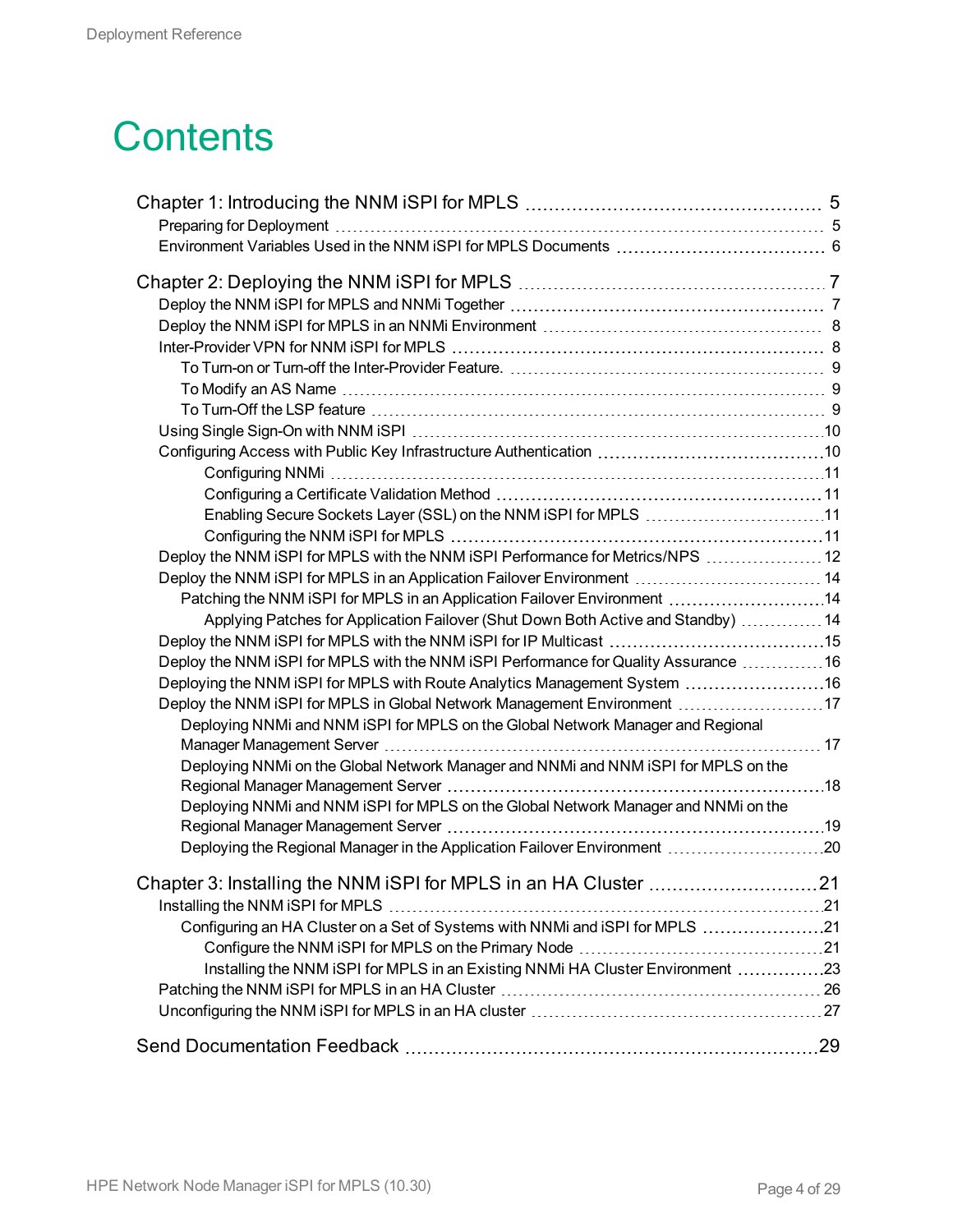# <span id="page-4-0"></span>Chapter 1: Introducing the NNM iSPI for MPLS

HPE Network Node Manager for MPLS Software (NNMi iSPI for MPLS) helps you to extend the capability of HPE Network Node Manager i Software (NNMi) to monitor MPLS services configured on the network.

You can plan the deployment of the NNM iSPI for MPLS based on how NNMi is deployed in the environment. While planning the deployment, consider the following areas to achieve an optimum performance of the system:

- Scale of MPLS objects
- Deployment of the NNM iSPI for MPLS in a High Availability (HA) environment.
- Deployment of the NNM iSPI for MPLS in an Application Failover environment
- <sup>l</sup> Deployment of the NNM iSPI for MPLS along with other iSPIs (NNM iSPI for IP Multicast, NNM iSPI Performance for QA, RAMS, and NNM iSPI Performance for Metrics/ NPS).
- <span id="page-4-1"></span>• Deployment of the NNM iSPI for MPLS in a Global Network Manager (GNM) environment.

### Preparing for Deployment

Before you start deploying the NNM iSPI for MPLS, you must plan the installation based on your deployment requirements. You must identify the ideal deployment scenarios for the supported configuration and make sure that all the prerequisites are met before you begin the installation process.

Factors that impact the deployment of the NNM iSPI for MPLS include the type of database configured with NNMi and the size of the network that you want to monitor. In addition, make sure to install the latest NNMi patches before installing the NNM iSPI for MPLS.

To install and configure the NNM iSPI for MPLS in an HA and application failover environment, see the HA and Application Failover section of *NNMi Deployment Reference Guide*.

Read the following NNMi documents before you start installing and configuring the NNM iSPI for MPLS:

- <sup>l</sup> *HPE Network Node Manager i Interactive Installation and Upgrade Guide*
- <sup>l</sup> *HPE Network Node Manager i Deployment Reference*
- <sup>l</sup> *HPE Network Node Manager i Ultimate Release Notes*
- <sup>l</sup> *HPE Network Node Manager i Ultimate Support Matrix*

In addition, read the following NNM iSPI for MPLS documents before you start deploying the NNM iSPI for MPLS:

- <sup>l</sup> *HPE Network Node Manager Smart Plug-in for MPLS Installation Guide*
- <sup>l</sup> *HPE Network Node Manager i Ultimate Release Notes*
- <sup>l</sup> *HPE Network Node Manager i Ultimate Support Matrix*

For current versions of all documents listed here, go to: http://h20230.www2.hp.com/selfsolve/manuals.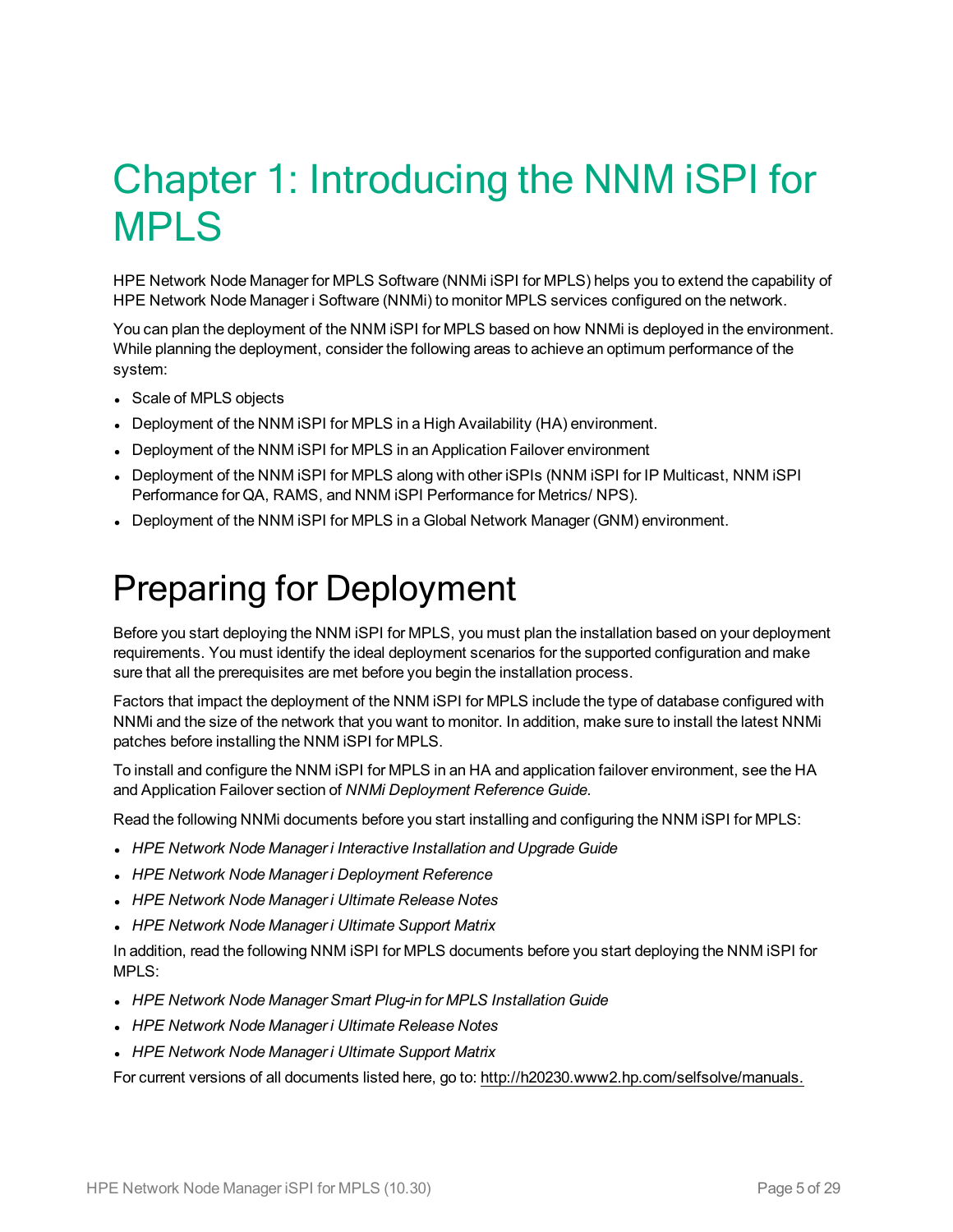## <span id="page-5-0"></span>Environment Variables Used in the NNM iSPI for MPLS Documents

The NNM iSPI for MPLS documents use the following NNMi environment variables to refer to file and directory locations. The default values are listed here. Actual values depend upon the selections made during NNMi installation.

NNMi installation process creates the following system environment variables, so they are always available to all users:

• On Windows Server 2008.

*%NnmInstallDir%*: <drive>\YourFolder\HP\HP BTO Software *%NnmDataDir%:* <drive>\Yourfolder\HP\HP BTO Software

**Note:** By default, these variables are created in the program files folder on the c drive.

 $\bullet$  On Linux, *\$NnmInstallDir:* /opt/OV *\$NnmDataDir:* /var/opt/OV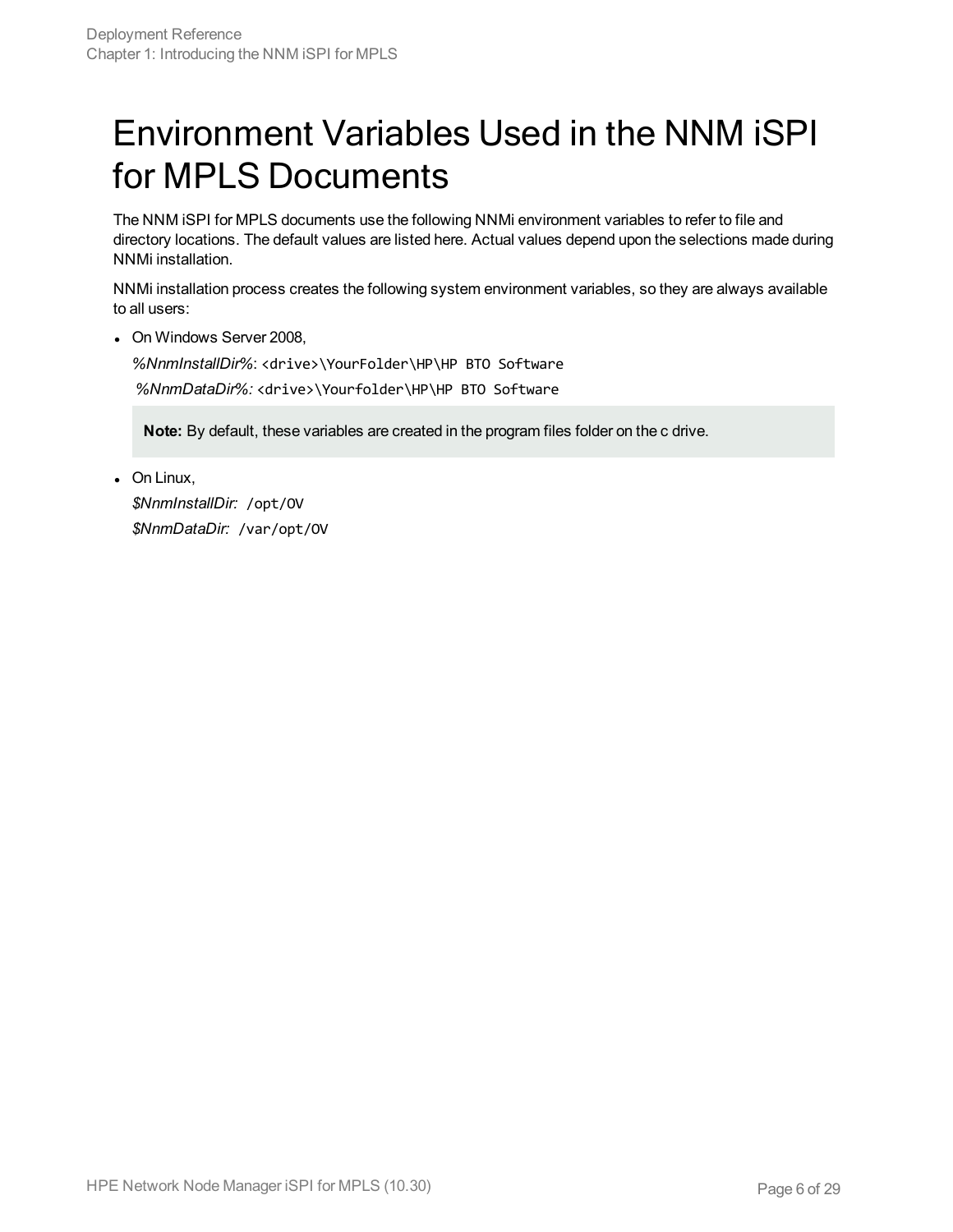# <span id="page-6-0"></span>Chapter 2: Deploying the NNM iSPI for MPLS

The NNM iSPI for MPLS and NNMi must be installed on the same management server. To install and configure NNMi on a management server, see the *NNMi Installation Guide and Deployment Reference.*

You can deploy the NNM iSPI for MPLS for the following scenarios:

- Installing NNMi and NNM iSPI for MPLS together on a management server. NNMi and NNM iSPI for MPLS are both configured together.
- Installing the NNM iSPI for MPLS on the management server where NNMi is already installed and configured.
- Installing the NNM iSPI for MPLS in a Global Network Management environment.
- Installing NNMi, NNM iSPI Performance for Metrics/ NPS, and NNM iSPI for MPLS on the same management server.
- Installing NNMi and NNM iSPI for MPLS in a management server and the NNM iSPI Performance for Metrics/ NPS on a dedicated server.
- Installing the NNM iSPI for MPLS with NNM iSPI for IP Multicast, and NNM iSPI Performance for Quality Assurance.
- <span id="page-6-1"></span>• Integrated with Route Analytics Management Software (RAMS) Appliance.

### Deploy the NNM iSPI for MPLS and NNMi **Together**

To deploy the NNM iSPI for MPLS on a management server, follow these steps:

- 1. Install and Start the NNMi process.
- 2. Create a New User with the Web Service Client Role from the NNMi console. For more information, see *Create a New User with the Web Service Client Role* section in the *NNM iSPI for MPLS Installation guide*.

**Note:** Make sure to use the same database type (PostgreSQL Embedded or Oracle) as NNMi when you are installing the NNM iSPI for MPLS.

- 3. Install the NNM iSPI for MPLS, . For more information, see the NNM iSPI for MPLS Installation Guide.
- 4. Start the NNM iSPI for MPLS processes by using the command: ovstart -c mplsjboss.
- 5. Log on with the administrative privileges to use the MPLS Configuration workspace. If you have the list of Route Targets (RTs) to be excluded in the network, you can add the RTs to be excluded from the MPLS Configuration workspace. Similarly, you can group the Pseudowires based on the attributes such as Id or encapsulation type to discover VPWS VPNs. These configurations help in discovering the L3VPNs and L2VPNs.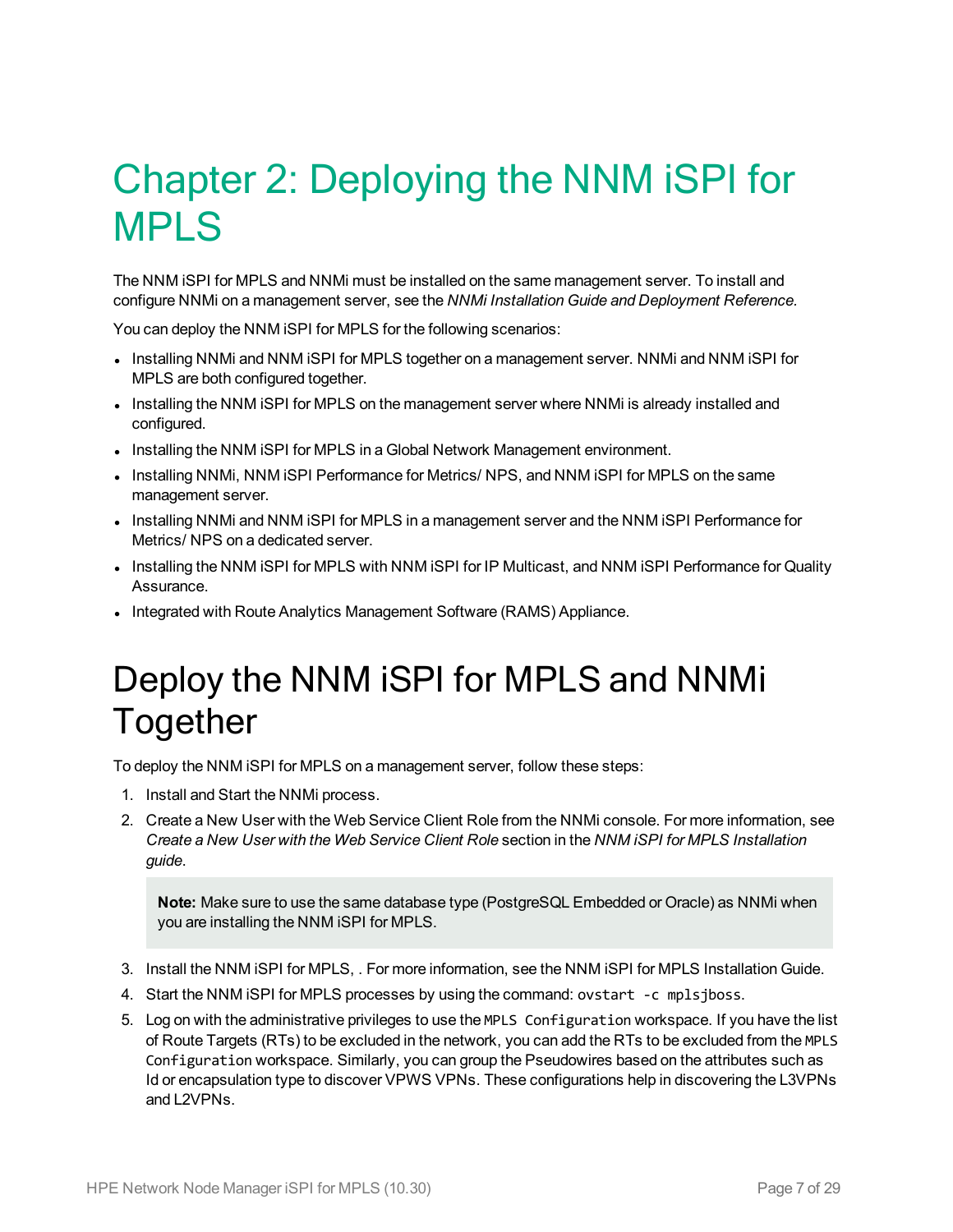**Note:** You can add the list of RTs to be excluded anytime after starting NNM and the NNM iSPI for MPLS processes.

- 6. Seed the MPLS nodes from the NNMi console. The NNMi discovery process starts after you seed the nodes and MPLS capabilities are discovered along with generic capabilities of a node. For more information, see NNMi Online Help.
- 7. Log on to the NNMi console and verify that MPLS-enabled nodes are discovered. You can do this using the MPLS workspace. This workspace is visible on the NNMi console after NNM iSPI for MPLS is successfully installed. You can use the MPLS workspace to launch inventory and form views for MPLS objects.

## <span id="page-7-0"></span>Deploy the NNM iSPI for MPLS in an NNMi Environment

To deploy the NNM iSPI for MPLS on a management server where NNMi is already installed and running, follow these steps:

**Note:** Make sure to use the same database type (PostgreSQL Embedded or Oracle) as NNMi when you are installing the NNM iSPI for MPLS. Also, to enable LSP management, you must configure device access credentials via SSH or telnet.

- 1. Install the NNM iSPI for MPLS on a management server where NNMi is already installed, running, and nodes are discovered.
- 2. Start the MPLS processes. If you have the list of Route Targets (RTs) to be excluded in the network, you can add the RTs to be excluded from the MPLS Configuration workspace. Similarly, you can group the Pseudowires based on the attributes such as Id or encapsulation type to discover VPWS VPNs. These configurations help in discovering the L3VPNs and L2VPNs.
- 3. You can start the NNM iSPI for MPLS discovery process to discover the MPLS objects from the discovered NNMi nodes in any *one* of the following ways:
	- Run the following command to discover the MPLS objects from the discovered NNMi nodes: \$InstallDir/bin/nmsmplsdisco.ovpl [ -all | -node <node\_name>]
	- Select NNMi nodes from NNMi inventory and start the configuration poll. For more information, see *Help for NNMi, Launch the Actions: Configuration Poll Command*.
	- Wait for the next NNMi discovery cycle.
- <span id="page-7-1"></span>4. After installing the NNM iSPI for MPLS, log on to the NNMi console, and then verify the availability of the MPLS workspace and MPLS views.

# Inter-Provider VPN for NNM iSPI for MPLS

The NNM iSPI for MPLS provides the following options to users for Inter-Provider VPN, they are: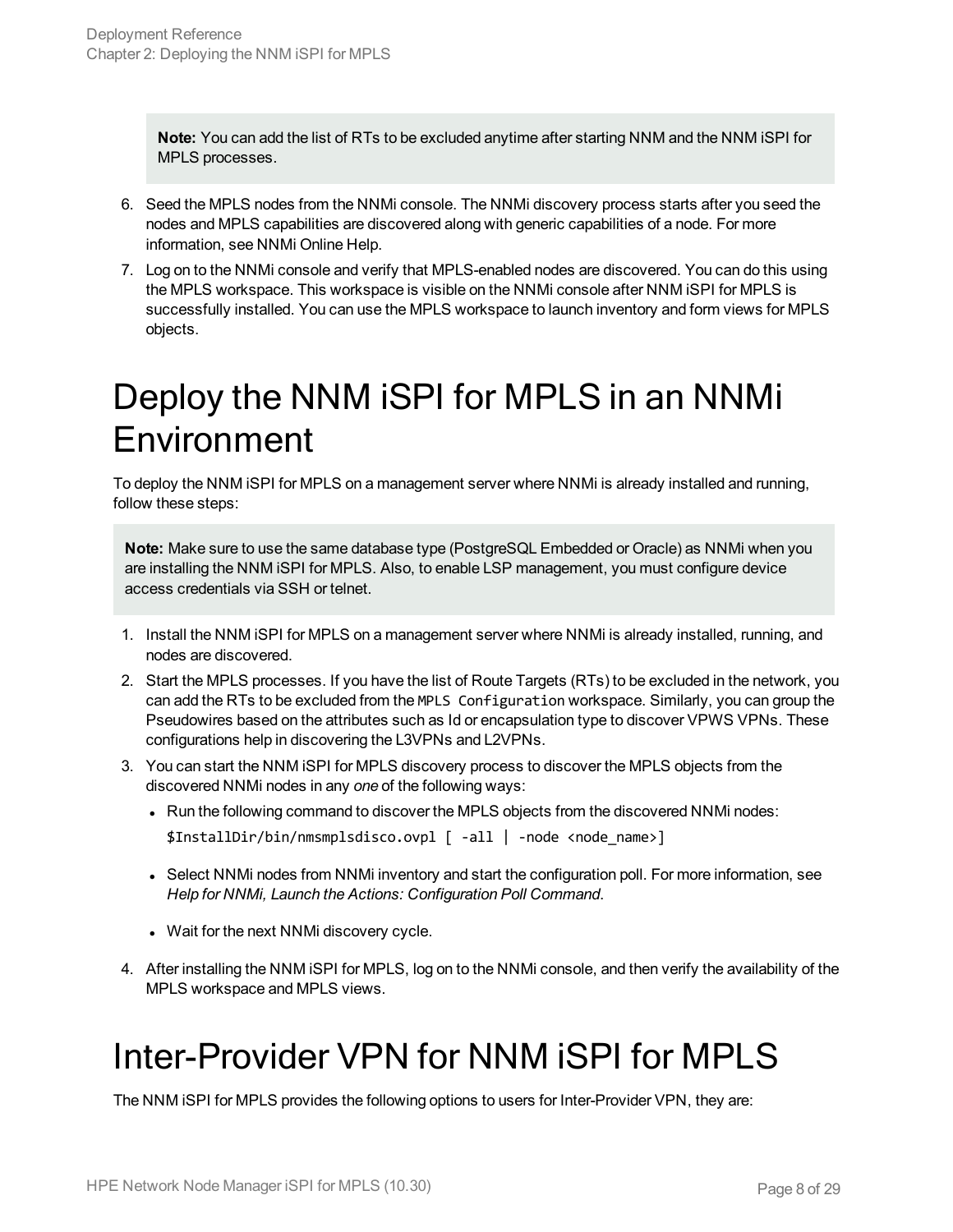- "To Turn-on or Turn-off the [Inter-Provider](#page-8-0) Feature." below
- <sup>l</sup> "To Modify an AS [Name"](#page-8-1) below
- <span id="page-8-0"></span>• "To [Turn-Off](#page-8-2) the LSP feature" below

#### To Turn-on or Turn-off the Inter-Provider Feature.

Inter-Provider VPN feature is Disabled by default in NNM iSPI for MPLS. To Enable the inter-provider VPN feature:

• Modify interProviderVPNConfig file. This file is stored in the following path:

```
For Windows:
```
%NnmDataDir%\shared\mpls\conf\interProviderVPNConfig

*For Linux:*

/var/opt/OV/shared/mpls/conf/interProviderVPNConfig

interProviderVPNConfig has a global flag to enable or disable the inter-provider VPN feature, along with a list of inter-provider VPNs.

<span id="page-8-1"></span>**Note:** You do not have to restart the mpls jboss after modifying interProviderVPNConfig file

#### To Modify an AS Name

You can modify the Autonomous System name by modifying the publicASMapping file. This file is stored in the following path:

*For Windows:*

%NnmDataDir%\shared\mpls\conf\publicASMapping

*For Linux:*

<span id="page-8-2"></span>/var/opt/OV/shared/mpls/conf/publicASMapping

#### To Turn-Off the LSP feature

The LSP feature is enabled by default in the NNM iSPI for MPLS. To disable the LSP feature, follow these steps:

1. Open the nms-mpls.jvm.properties file located in the following path:

*On Windows*:

%NnmDataDir%\shared\mpls\conf

*On Linux*:

/var/opt/OV/shared/mpls/conf

- 2. Uncomment the following parameter from the file: com.hp.ov.nms.spi.mpls.lsp.lspFeatureDisabled=true
- 3. Restart the NNM iSPI for MPLS with the following commands: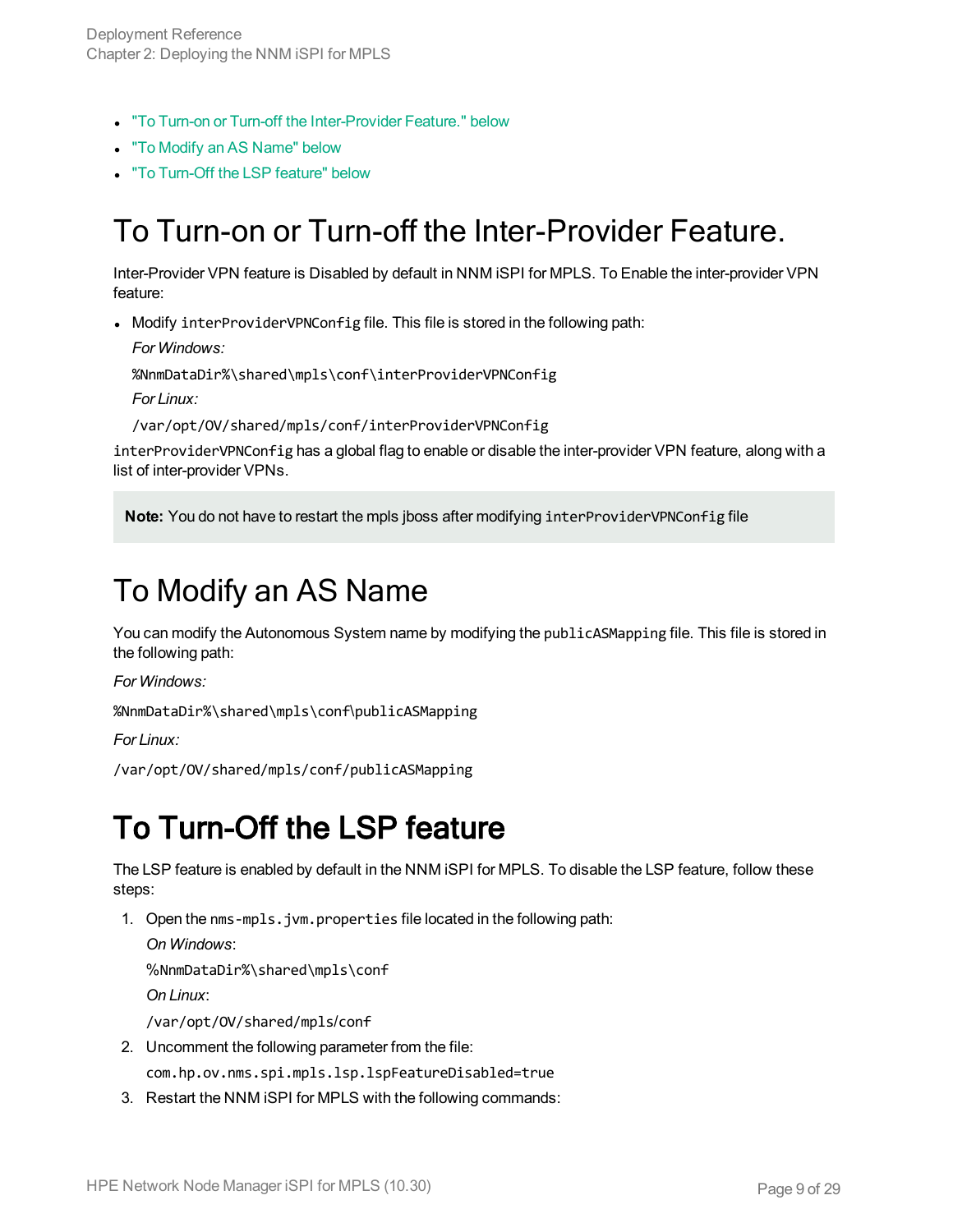```
ovstop -c mplsjboss
ovstart -c mplsjboss
```
## <span id="page-9-0"></span>Using Single Sign-On with NNM iSPI

By default Single Sign-On is disabled. To enable the Single Sign-On feature, follow these steps after installing NNM iSPI for MPLS.

Edit /var/opt/OV/shared/nnm/conf/props/nms-ui.properties:

- 1. Set com.hp.nms.ui.sso.isEnabled = true
- 2. Run nnmsso.ovpl –reload
- 3. Run mplsssoreload.ovpl

**Note:** Do not enable Single Sign-On feature when NNMi and the NNM iSPI for MPLS is configured to use Public Key Infrastructure (PKI) authentication.

<span id="page-9-1"></span>For more information, see *Using Single Sign-On with NNMi* in *NNMi Deployment Reference.*

## Configuring Access with Public Key Infrastructure Authentication

You can configure NNMi to map Public Key Infrastructure (PKI) certificates to the NNMi user accounts. As a result, you can log on to the NNMi console without having to type in the NNMi user name and password on the Login page. However, you will be prompted to provide the NNMi user name and password again when you try to launch the NNM iSPI for MPLS Configuration form, unless you perform additional steps to reconcile the mapping with the iSPI.

When the NNMi is configured to use the PKI authentication, it is mandatory for the NNM iSPI for MPLS to use the PKI authentication.

**Note:** You can continue to authenticate users with the NNMi user credentials for the NNM iSPI for MPLS Configuration form. However, do not configure only the iSPI to use the PKI authentication when the NNMi continues to use the credentials-based authentication.

Configuring the iSPI to use the PKI authentication involves the following tasks:

- [Configuring](#page-10-0) NNMi
- [Configuring](#page-10-1) a Certificate Validation Method
- **[Enabling](#page-10-2) Secure Sockets Layer (SSL) on the NNM iSPI for MPLS**
- [Configuring](#page-10-3) the NNM iSPI for MPLS

**Note:** To configure PKI authentication on the NNM iSPI for MPLS in an HA cluster, you must perform the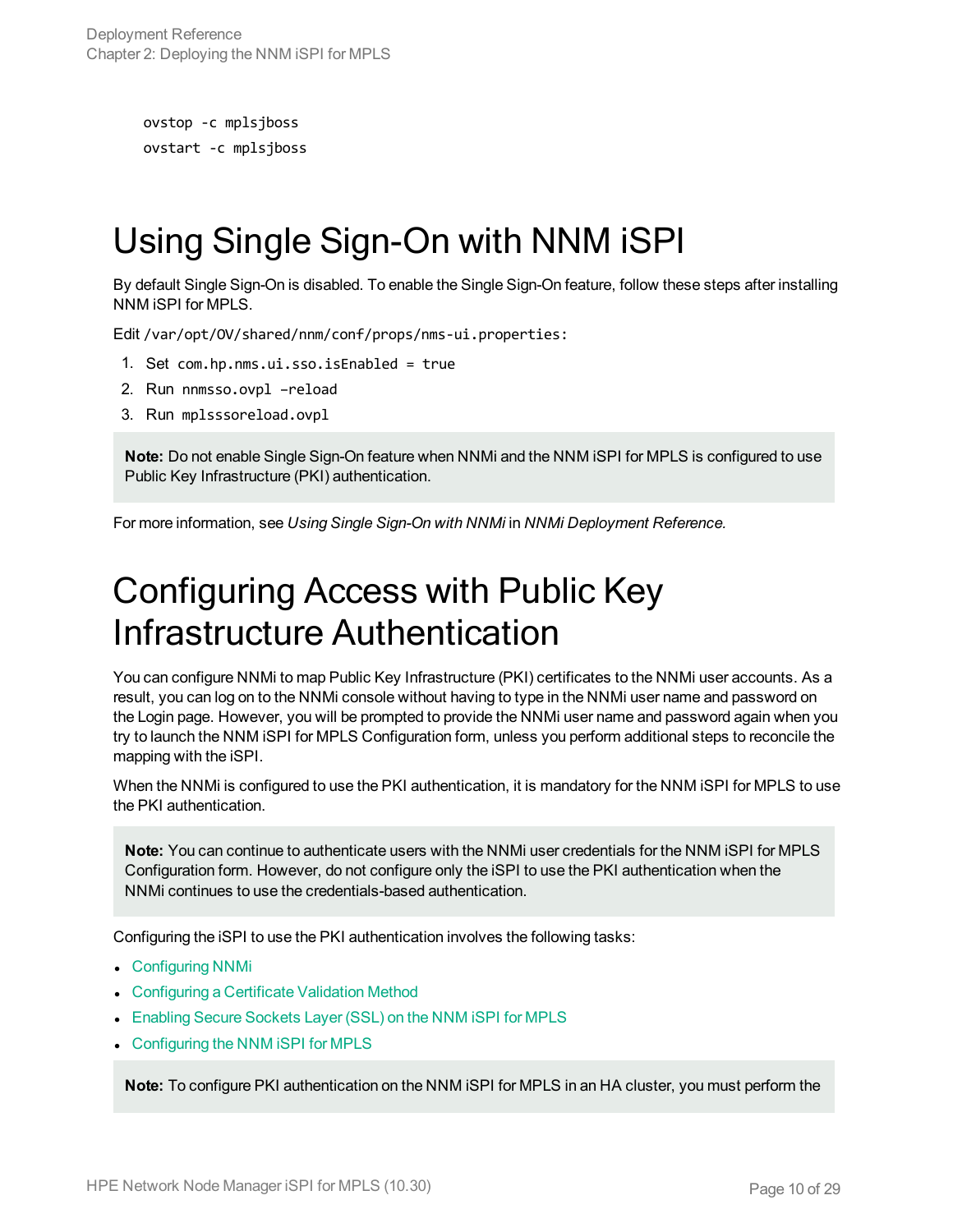<span id="page-10-0"></span>required configuration tasks on both, primary and secondary node.

#### Configuring NNMi

To configure NNMi to use the PKI authentication, follow the steps in the *Configuring NNMi to Support Public Key Infrastructure Authentication* section in the *HPE Network Node Manager Deployment Reference.*

#### <span id="page-10-1"></span>Configuring a Certificate Validation Method

When NNMi is configured to use the PKI authentication, unauthorized access using invalid certificates must be prevented. You must perform additional steps to configure NNMi to use a certificate validation method— Certificate Revocation List (CRL) or Online Certificate Status Protocol (OCSP).

Follow the steps in the *Certificate Validation (CRL and OCSP)* section in the *HPE Network Node Manager Deployment Reference.*

#### <span id="page-10-2"></span>Enabling Secure Sockets Layer (SSL) on the NNM iSPI for MPLS

When NNMi is configured to use the PKI authentication, you must enable SSL on the NNM iSPI for MPLS to ensure communication between the NNMi management server and the NNM iSPI for MPLS.

To enable SSL on the NNM iSPI for MPLS, follow these steps:

- 1. Log on to the NNM iSPI for MPLS.
- 2. Navigate to the following directory:

*On Windows*

%nnmdatadir%\shared\mpls\conf

*On Linux*

/var/opt/OV/shared/mpls/conf

- 3. Open the nnm.extended.properties file with a text editor.
- 4. Set the value of following properties to true:

com.hp.ov.nms.spi.mpls.spi.isSecure

com.hp.ov.nms.spi.mpls.Nnm.isSecure

- 5. Save and close the file.
- 6. Restart the ovjboss process by running the following commands:

ovstop -c mplsjboss ovstart -c mplsjboss

#### <span id="page-10-3"></span>Configuring the NNM iSPI for MPLS

Configuring the NNM iSPI for MPLS to enable the PKI authentication you must modify the nms-authconfig.xml file in the iSPI configuration data directory (%nnmdatadir%\nmsas\mpls\conf on Windows; /var/opt/OV/nmsas/mpls/conf on UNIX/Linux) based on the updated nms-auth-config.xml file. To configure the NNM iSPI for MPLS to use the PKI authentication, follow these steps: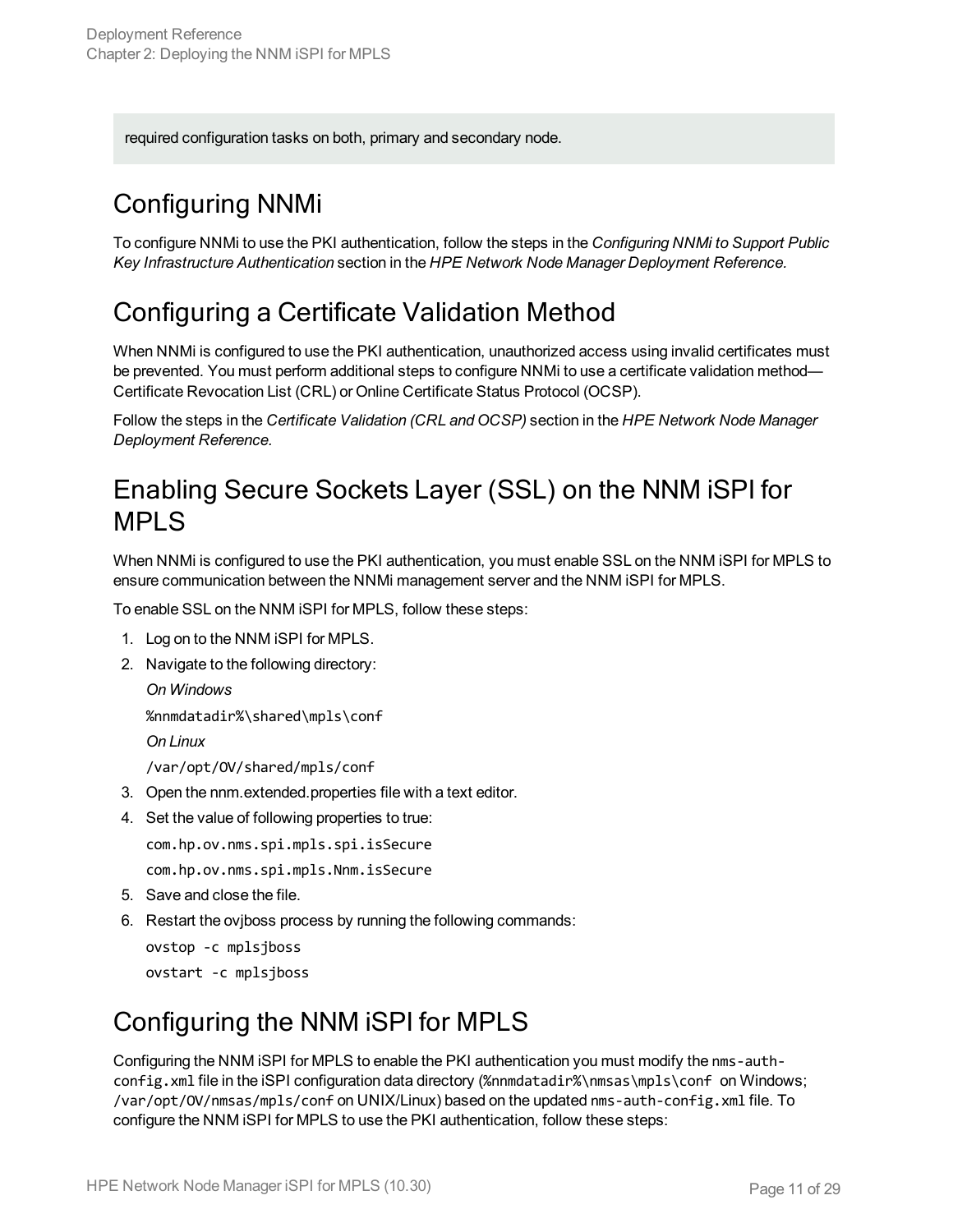- 1. Make sure [Task](#page-10-0) 1, [Task](#page-10-1) 2 and [Task](#page-10-2) 3 are complete.
- 2. Log on to the NNMi management server.
- 3. Navigate to the following directory:

*On Windows*

%nnmdatadir%\nmsas\mpls\conf

*On Linux*

/var/opt/OV/nmsas/mpls/conf

- 4. Open the nms-auth-config.xml file using a text editor.
- 5. Modify the nms-auth-config.xml file to enable the PKI authentication. For more information, see *Configuring NNMi for PKI (X.509 Certificate Authentication)* section in the *HPE Network Node Manager Deployment Reference.*

**Note:** Make sure that you modify the iSPI nms-auth-config.xml file to match the changes done to the nms-auth-config.xml file on the NNMi management server.

- 6. Save and close the file.
- 7. Run the following command:

*On Windows*

%NnmInstallDir%\mpls\bin\nmsmplsauthconfigreload.ovpl

*On Linux*

/opt/OV/mpls/bin/nmsmplsauthconfigreload.ovpl

The NNM iSPI for MPLS is now configured for PKI authentication.

**Note:** Do not enable Single Sign-On feature when NNMi and the NNM iSPI for MPLS is configured to use Public Key Infrastructure (PKI) authentication.

<span id="page-11-0"></span>The *-u <user>* and *-p <password>* parameters are optional for Command Line Interface (CLI) in the NNM iSPI for MPLS.

## Deploy the NNM iSPI for MPLS with the NNM iSPI Performance for Metrics/NPS

You must install NNMi, iSPI of MPLS, NNM iSPI Performance for Metrics/ Network Performance Server (NPS) to view the MPLS reports. You can deploy these products for the following scenarios:

- Installing NNMi, NNM iSPI for MPLS, and the NNM iSPI Performance for Metrics/NPS on the same server.
- Installing the NNM iSPI for MPLS and NNMi on one server and NNM the iSPI Performance for Metrics/NPS on a dedicated server.

To deploy all the products on the same management server, follow these steps: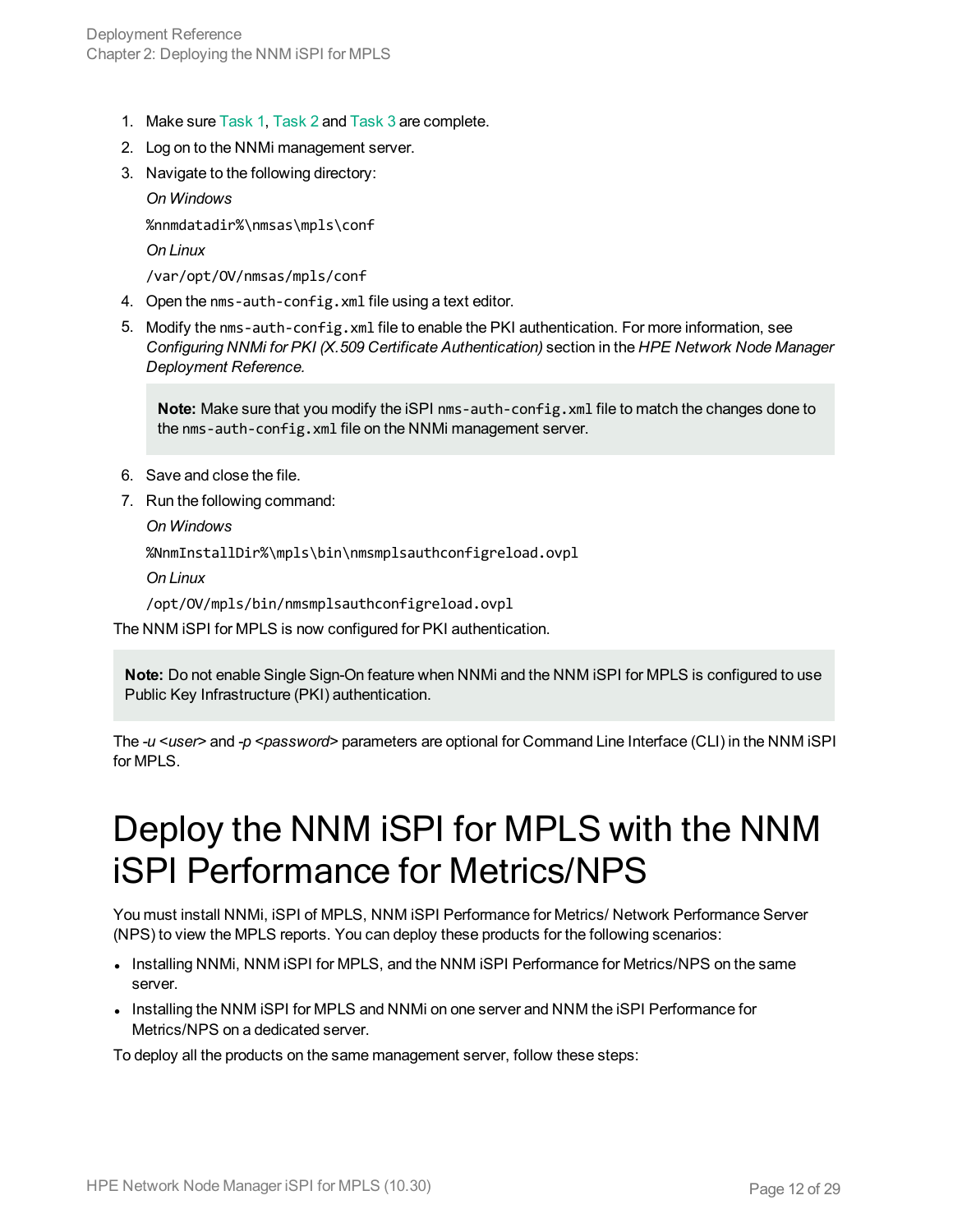- 1. Install NNMi.
- 2. Install the iSPI Performance for Metrics/NPS. For information about the steps to install, see *HPE NNMi iSPI Performance for Metrics/NPS Installation Guide.*
- 3. Install the NNM iSPI for MPLS.

To deploy NNMi and NNM iSPI for MPLS on the same management server and the NNM iSPI Performance for Metrics/NPS on a dedicated server, follow these steps:

- 1. Install NNMi and NNM iSPI for MPLS on the same management server.
- 2. Install the NNM iSPI Performance for Metrics/ NPS on the dedicated server. For information about the steps to install, see *HPE NNMi iSPI Performance for Metrics/NPS Installation Guide.*
- 3. Complete the necessary configurations for NNMi, the NNM iSPI for MPLS, and iSPI Performance for Metrics/NPS.

After you complete the installations, the NNM iSPI for MPLS introduces the following extension packs on the NPS/ Metrics console:

| <b>Extension Pack Name</b> | <b>Purpose</b>                                                                             |
|----------------------------|--------------------------------------------------------------------------------------------|
| <b>MPLS LSR Node</b>       | Shows report based on the available metric<br>definitions for all MPLS-enabled nodes.      |
| <b>MPLS LSR Interface</b>  | Shows report based on the available metric<br>definitions for all MPLS-enabled interfaces. |
| L3 VPN_VRF                 | Shows report based on the available metric<br>definitions for all VRFs and L3VPNs.         |
| MPLS_Lsp                   | Shows report based on the available metric<br>definitions for all Monitored LSPs.          |
| MPLS PseudoWire            | Shows report based on the available metric<br>definitions for all PseudoWires.             |
| <b>TE</b> Tunnel           | Shows report based on the available metric<br>definitions for all TE Tunnels               |
| MPLS VFI                   | Shows report based on the available metric<br>definitions for all VFIs.                    |

The extension packs use data collected by the NNM iSPI for MPLS. Make sure that iSPI Performance for Metrics/NPS is up and running. To view the MPLS reports from the NNMi console, click **Actions-> HPE NNM iSPI Performance -> Reporting-Report Menu.** The iSPI Performance for Metrics console appears with the MPLS metrics that enables you to generate the MPLS reports.

After you uninstall the NNM iSPI for MPLS, the extension packs introduced by the NNM iSPI for MPLS are not removed. If the iSPI Performance for Metrics is running, the extension packs introduced by the NNM iSPI for MPLS, still appear. You must remove the extension packs manually before you start installing the NNM iSPI for MPLS again. For more information, see *Troubleshooting the NNM iSPI for MPLS* section from the NNM *iSPI for MPLS Installation Guide*.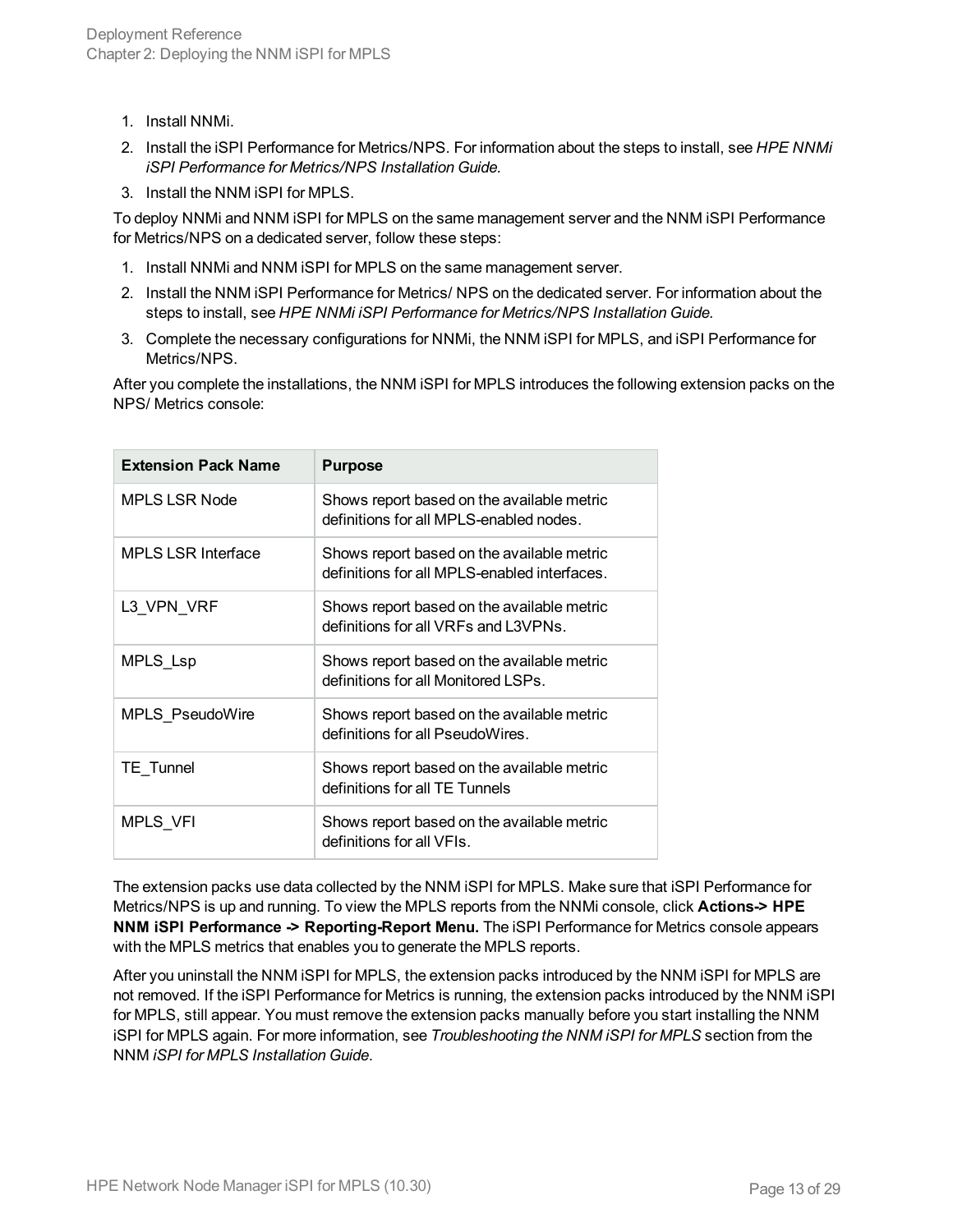# <span id="page-13-0"></span>Deploy the NNM iSPI for MPLS in an Application Failover Environment

You can install NNMi and the NNM iSPI for MPLS in an Application Failover environment to achieve redundancy in your monitoring setup. For the prerequisites and the procedure to deploy NNM iSPIs in an Application Failover environment, see the *NNMi Deployment Reference.*

### <span id="page-13-1"></span>Patching the NNM iSPI for MPLS in an Application Failover Environment

If you have already configured the NNMi and NNM iSPI for MPLS to work in an application failover environment, you must follow this section to apply necessary patches (for both NNMi and NNM iSPI for MPLS).

Both NNMi management servers must be running the same NNMi version and patch level. To add patches to the active and standby NNMi management servers, use the below procedure:

#### <span id="page-13-2"></span>Applying Patches for Application Failover (Shut Down Both Active and Standby)

You can use this procedure when you are not concerned with an interruption in network monitoring.

This procedure results in both NNMi management servers being non-active for some period of time during the patch process. To apply patches to the NNMi management servers configured for application failover, follow these steps:

- 1. As a precaution, back up your NNMi data on both the active and standby NNMi management servers before proceeding. For information, see *NNMi Backup and Restore Tools* in the *NNMi Deployment Reference*.
- 2. As a precaution, on the active NNMi management server, do the following steps:
	- a. Run the nnmcluster command.
	- b. Embedded database only: After NNMi prompts you, type dbsync, then press Enter. Review the displayed information to make sure it includes the following messages:

ACTIVE\_DB\_BACKUP: This means that the active NNMi management server is performing a new backup.

ACTIVE\_NNM\_RUNNING: This means that the active NNMi management server completed the backup referred to by the previous message.

STANDBY READY: This shows the previous status of the standby NNMi management server.

STANDBY\_RECV\_DBZIP: This means that the standby NNMi management server is receiving a new backup from the active NNMi management server.

STANDBY READY: This means that the standby NNMi management server is ready to perform if the active NNMi management server fails.

3. Run the nnmcluster -halt command on the active NNMi management server. This shuts down all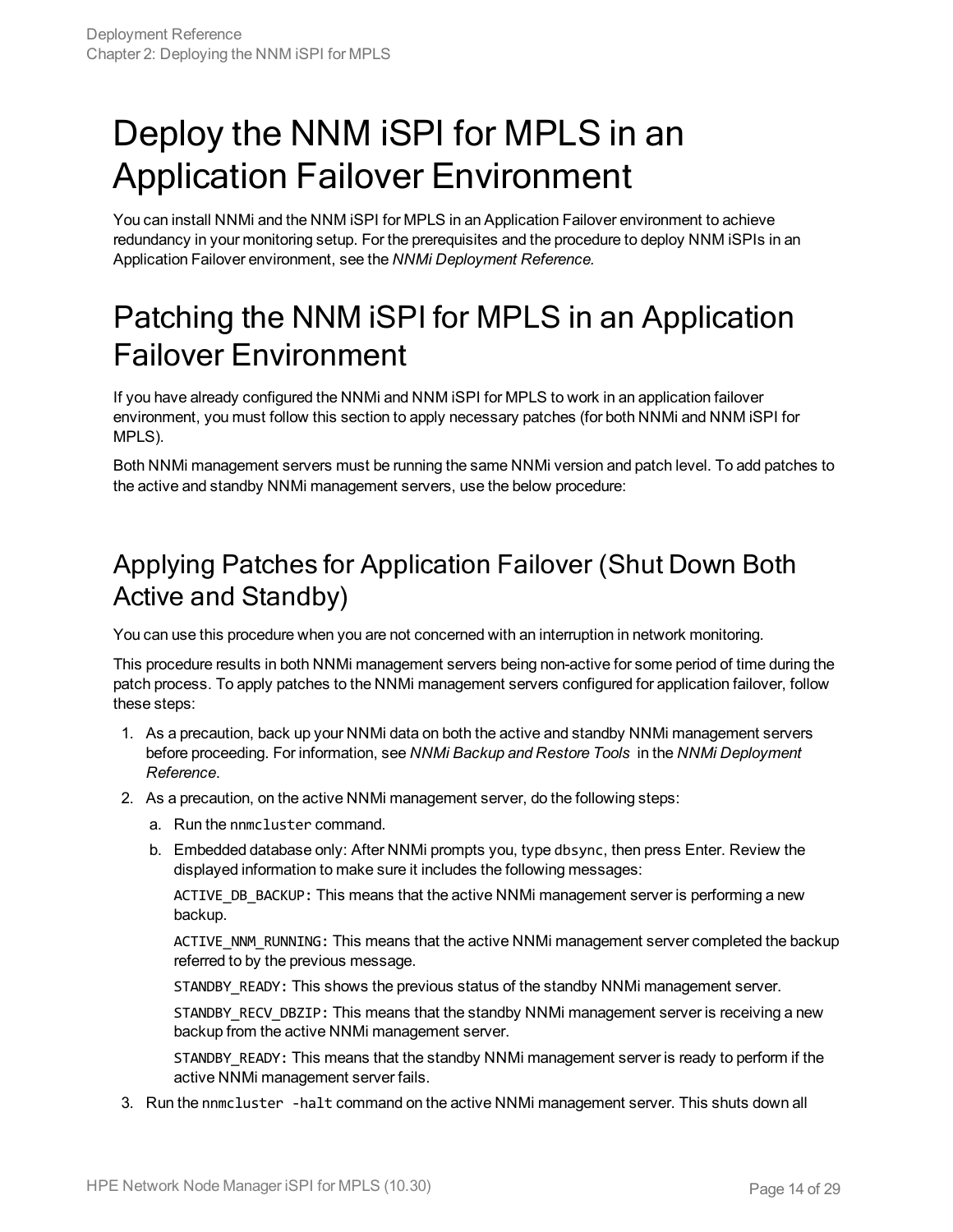nnmcluster processes on both the active and standby NNMi management servers.

- 4. To verify there are no nnmcluster nodes running on either server, complete the following steps on both the active and standby NNMi management servers.
	- a. Run the nnmcluster command.
	- b. Verify that there are no nnmcluster nodes present except the one marked (SELF).
	- c. Run exit or quit to stop the interactive nnmcluster process you started.
- 5. On the active NNMi management server, comment out the com.hp.ov.nms.cluster.name parameter in the nms-cluster.properties file.
	- a. Edit the following file:

*On Windows:*

%NnmDataDir%\shared\nnm\conf\props\nms-cluster.properties

*On Linux:*

opt/OV/shared/nnm/conf/props/nms-cluster.properties

- b. Comment out the com.hp.ov.nms.cluster.name parameter.
- c. Save your changes.
- 6. Apply the NNMi and the NNM iSPI for MPLS patch to the active NNMi management server using the instructions provided with the patch.
- 7. On the active NNMi management server, uncomment the com.hp.ov.nms.cluster.name parameter in the nms-cluster.properties file.
	- a. Edit the following file:

*On Windows:*

%NnmDataDir%\shared\nnm\conf\props\nms-cluster.properties

*On Linux:*

opt/OV/shared/nnm/conf/props/nms-cluster.properties

- b. Uncomment the com.hp.ov.nms.cluster.name parameter.
- c. Save your changes.
- 8. Run the nnmcluster –daemon command on the active NNMi management server.
- 9. Run the nnmcluster -dbsync command to create a new backup.
- 10. On the standby NNMi management server, comment out the com.hp.ov.nms.cluster.name parameter in the nms-cluster.properties file.
- 11. Apply the NNMi and the NNM iSPI for MPLS patch to the standby NNMi management server.
- 12. On the standby NNMi management server, uncomment the com.hp.ov.nms.cluster.name parameter in the nms-cluster.properties file
- <span id="page-14-0"></span>13. Run the nnmcluster -daemon command on the standby NNMi management server.

## Deploy the NNM iSPI for MPLS with the NNM iSPI for IP Multicast

The NNM iSPI for MPLS helps you to monitor the Provider Edge (PE) routers discovered in a Multicast VPN (MVPN) topology. The PE routers are configured with the multicast-enabled VRF (MVRF) capabilities and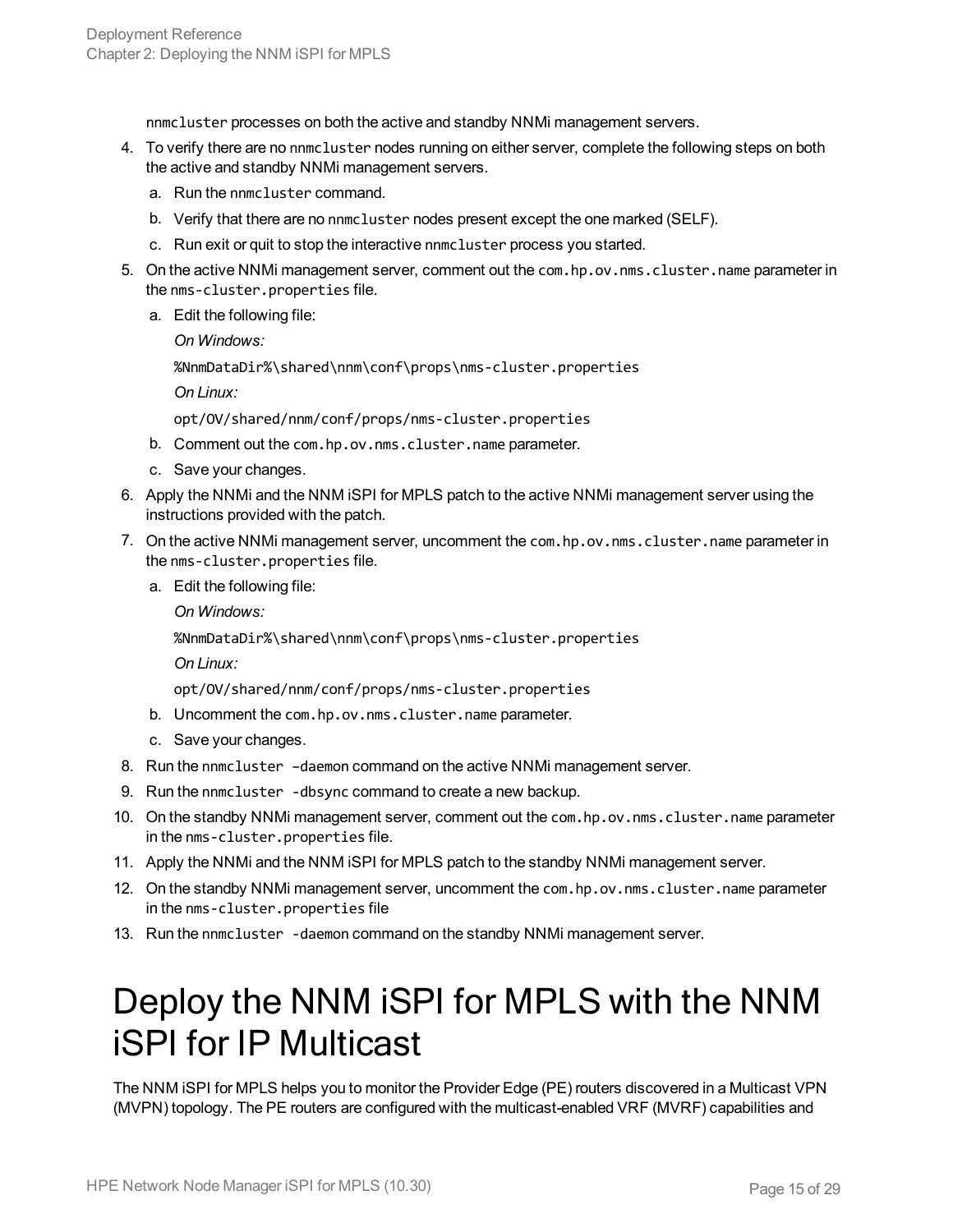use the multicast services to transmit data.

The iSPI for IP Multicast helps you to monitor the multicast services in the network. If the multicast services are used over an MPLS cloud, the integration of the NNM iSPI for MPLS and NNM IP Multicast provides the collaborative monitoring of MVPN topology.

Navigate from the NNM iSPI for MPLS to the NNM iSPI for IP Multicast to view the multicast tree used by multicast traffic in the core network (cloud between the PE routers). The multicast tree shows the default and data Multicast Distribution Tree (MDTs). For more information, *see NNM iSPI for MPLS Online Help, Overview of the Multicast VPN (MVPN) and MPLS view.*

For more information about launching the MPLS views, see NNM IP Multicast View from the *NNM iSPI for MPLS Online Help*.

To deploy the NNM iSPI for MPLS with the (HPE) iSPI for IP Multicast, follow the steps:

- 1. Install NNMi.
- 2. Install the NNM iSPI for MPLS.
- 3. Install the NNM iSPI for IP Multicast.

<span id="page-15-0"></span>There is no order to deploy the iSPIs (NNM iSPI for MPLS or NNM iSPI for IP Multicast) on a management server.

## Deploy the NNM iSPI for MPLS with the NNM iSPI Performance for Quality Assurance

The NNM iSPI for MPLS helps you to monitor the VRFs available on the network. The iSPI Performance for Quality Assurance measures the network traffic performance by configuring various tests on the VRFs. After installing the iSPI Performance for Quality Assurance, the NNM iSPI for MPLS uses the QA performance capabilities. You can view the tests configured for the selected VRF by navigating to the VRF form.

The integration of the NNM iSPI for MPLS and NNM iSPI Performance for QA enables you to do the following:

- View the tests configured on VRFs. Troubleshoot the connectivity for the selected VRFs on basis of the configured tests. For example, finding the quality of connectivity for the multiple sites.
- Troubleshoot the PE-PE, PE-CE, CE-CE connectivity.
- Generate the reports based on the QA metrics. For example, find out the delay for data packet to reach the destination or the packet loss.

For more information, see *Help for iSPI Performance for QA.*

<span id="page-15-1"></span>You must deploy NNM iSPI Performance for QA and NNM iSPI for MPLS on the same NNMi management server.

## Deploying the NNM iSPI for MPLS with Route Analytics Management System

HPE Route Analytics Management System (RAMS) integrates with NNMi to provide the routing protocol path for the layer 3 topology. You can use the RAMS features and functionality to monitor the L3 VPNs that uses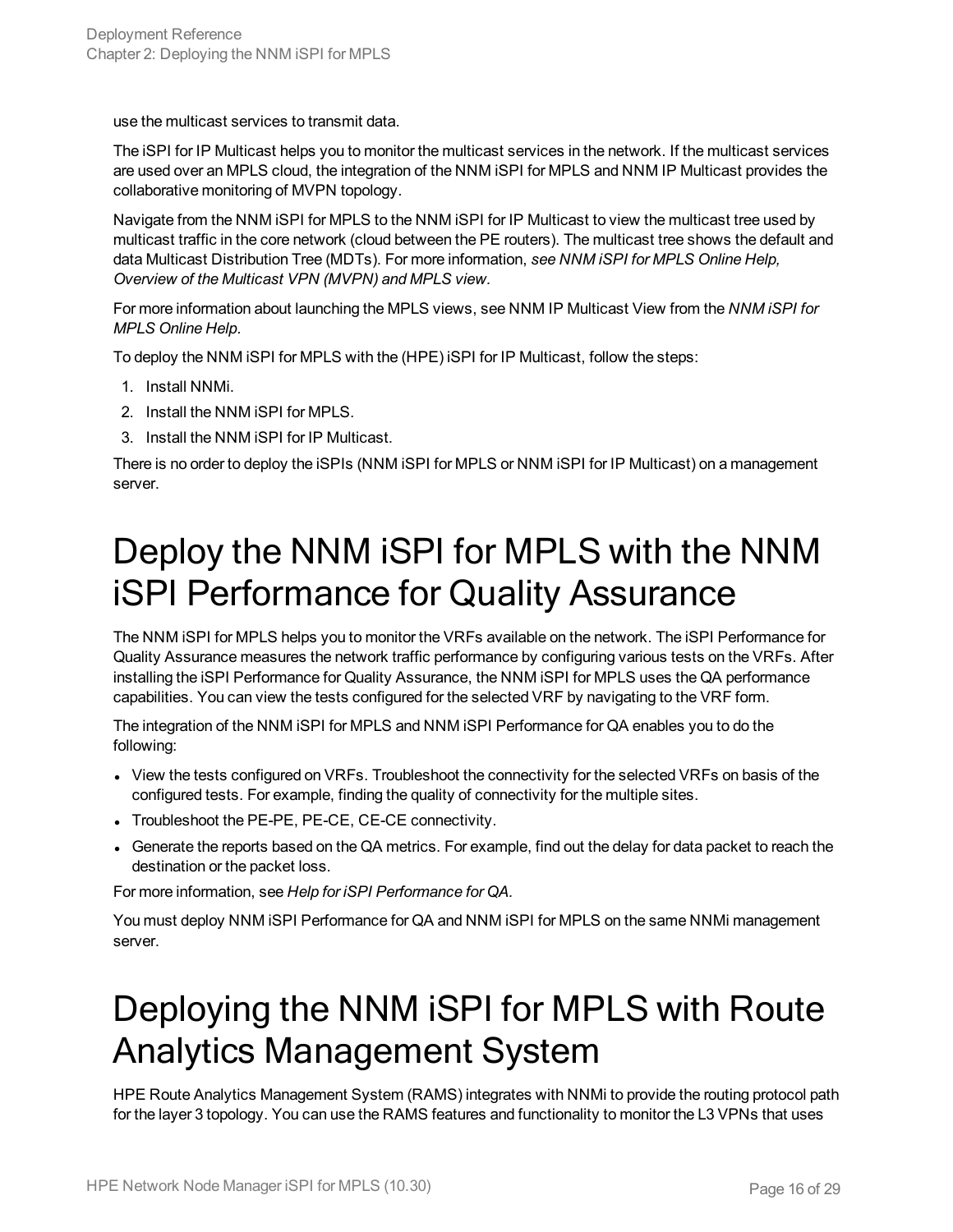the mBGP protocol. In addition, you can use the RAMS capabilities to draw the MPLS path within MPLS cloud. After the integration with RAMS, you can monitor and view the SNMP traps from the RAMS appliance in the **RAMS** tab. The RAMS tab appears in the **L3 VPN** form. After RAMS is installed, you can push VPN name and RT list to RAMS system by using the nmsmplsvpnandrtlist.ovpl tool. For more information, see *NNM iSPI for MPLSOnline Help and NNM iSPI for MPLS Reference Pages.*

# <span id="page-16-0"></span>Deploy the NNM iSPI for MPLS in Global Network Management Environment

You can deploy the NNM iSPI for MPLS in a Global Network Management (GNM) environment. The NNM iSPI for MPLS uses the capabilities of NNMi Global Network Manager (NNMi GNM) and provides a centralized view to monitor the multiple sites. The NNM iSPI for MPLS allows you to configure the Regional Manager connections by using the MPLS Configuration workspace. After the connection is established, view and monitor the MPLS nodes from the NNM iSPI for MPLS inventory (GNM). For more information about how to configure the NNM iSPI for MPLS regional managers, see the *iSPI for MPLS Online Help.*

You can deploy NNMi and NNM iSPI for MPLS in a GNM environment for the following scenarios:

- Both NNMi and NNM iSPI for MPLS are configured on the Global Network Manager server and Regional Manager management servers.
- NNMi is configured on the Global Network Manager server and NNMi and NNM iSPI for MPLS are configured on the Regional Manager management servers.
- <span id="page-16-1"></span>• Both NNMi and NNM iSPI for MPLS are configured on the Global Network Manager server and NNMi is configured on the Regional Manager management server.

### Deploying NNMi and NNM iSPI for MPLS on the Global Network Manager and Regional Manager Management Server

You can install and configure NNMi and the NNM iSPI for MPLS on the Global Network Manager and Regional Managers. For information about the configuration steps, see *NNMi and NNM iSPI for MPLS Online Help.*

The following figure represents a deployment scenario, where NNMi and NNM iSPI for MPLS are configured on the Global Network Manager (G1) and Regional Managers (R1, R2, and R3):

In this deployment scenario, all the Regional Managers (R1, R2, and R3) send the MPLS information to the Global Network Manager (G1). You can view the following information from G1: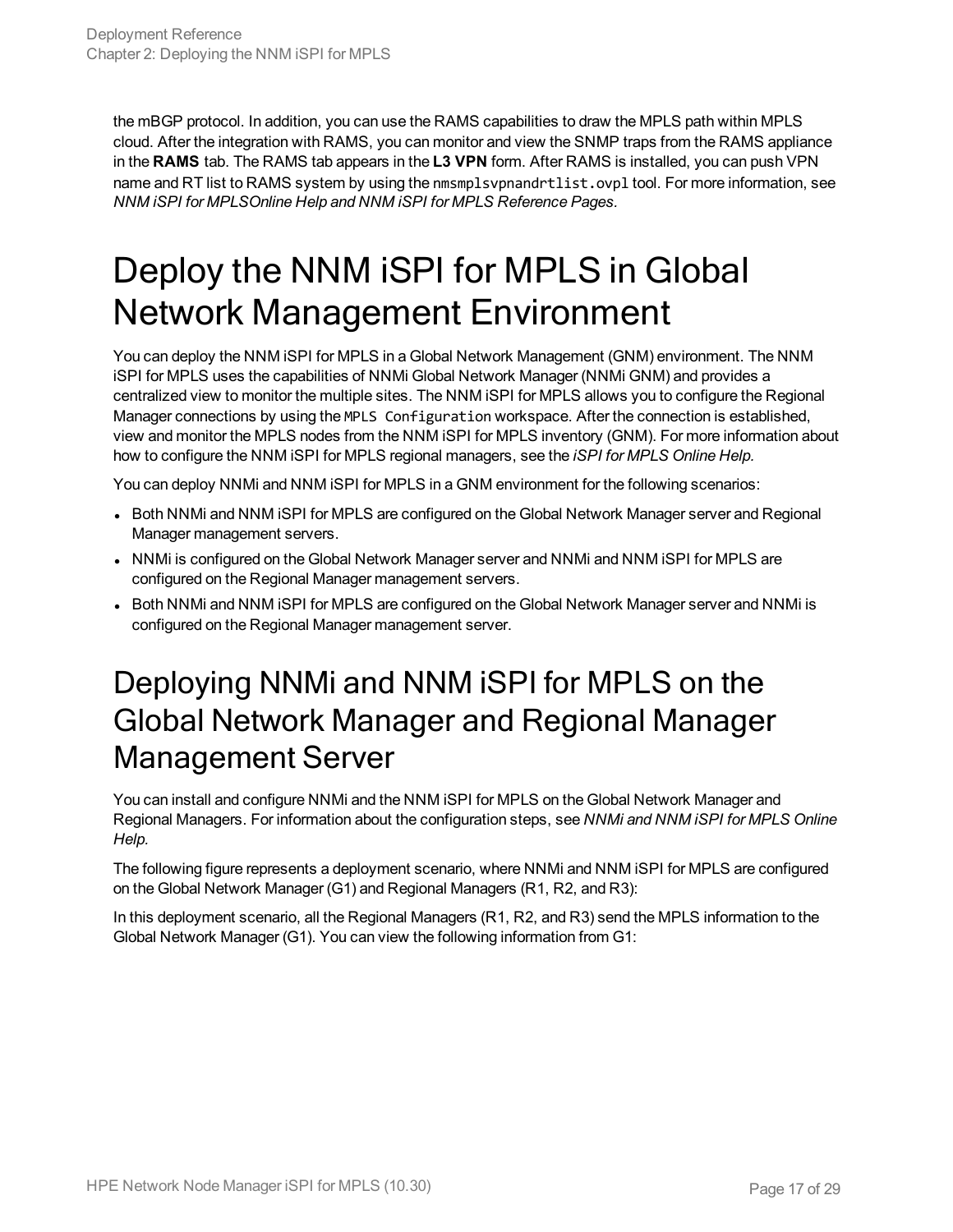

- Consolidated MPLS topology is available. The regional managers send the information about the MPLS objects such as VRFs, TE Tunnels, VC LSPs, and MVRFs to the Global Network Manager (G1). The GNM uses the MPLS object related information from the regional managers to regroup and form the L3 VPNs, L2VPNs, MVPNs, and PseudoWire VCs in the network. In the G1 inventory, the status is recalculated for the MPLS objects. In addition, the incidents are also generated for the MPLS topology in the GNM (G1). The incidents are not forwarded from the regional managers to GNM (G1) as the MPLS topology is derived again in the G1. The incidents are only generated for the MPLS objects available in the G1 inventory.
- Consolidated L3\_VPN\_VRF report is available. Other MPLS reports are available only for the local MPLS nodes in the G1.

**Note:** This is possible only after integrating with NNM iSPI Performance for Metrics.

### <span id="page-17-0"></span>Deploying NNMi on the Global Network Manager and NNMi and NNM iSPI for MPLS on the Regional Manager Management Server

You can install and configure NNMi on the Global Network Manager and both NNMi and NNM iSPI for MPLS on the Regional Managers. For information about the configuration steps, see the *NNMi and NNM iSPI for MPLS Online Help.*

The following figure represents a deployment scenario, where NNMi is configured on the Global Network Manager (G1). NNMi and the iSPI for MPLS are configured on the Regional Managers (R1, R2, and R3):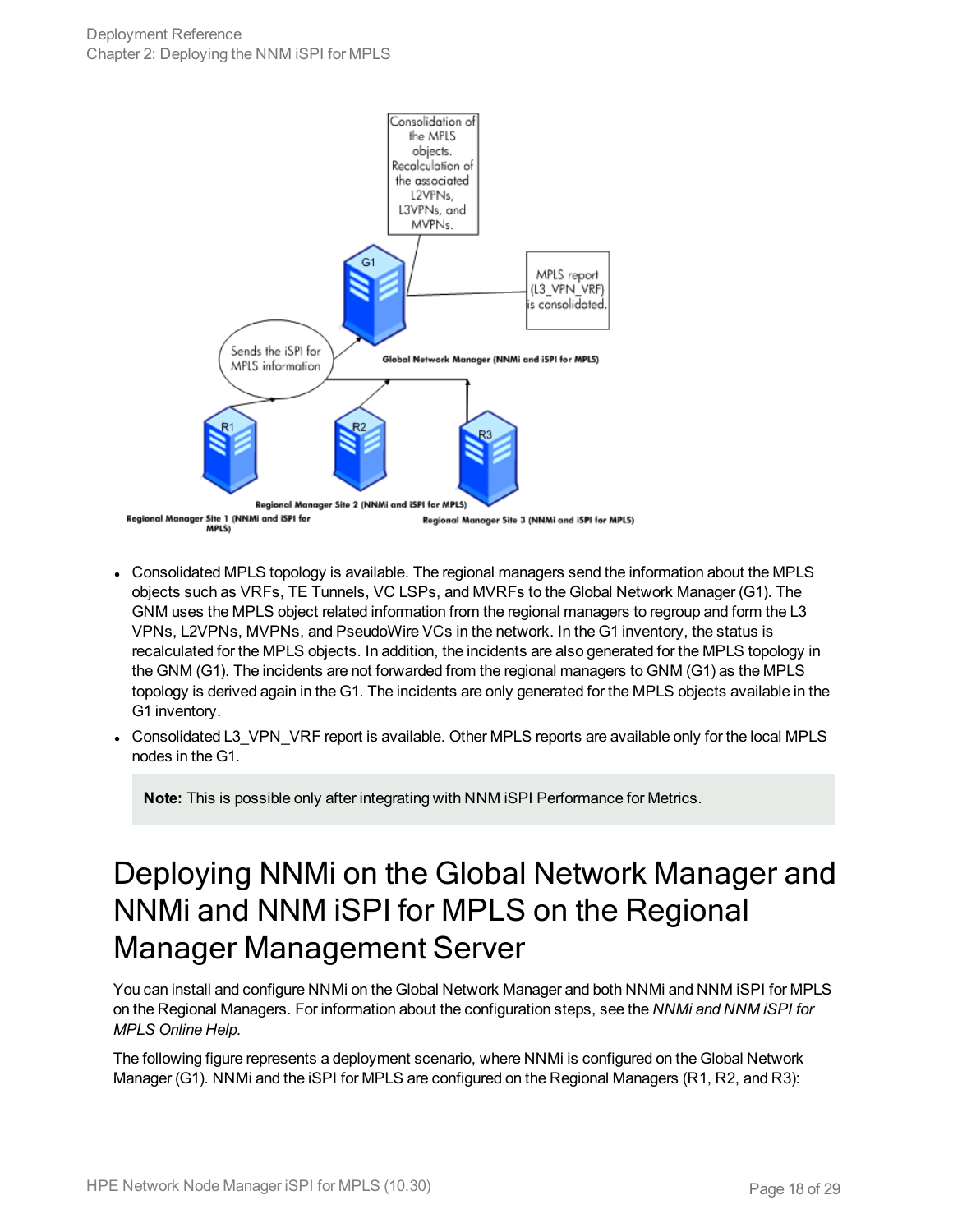

In this deployment scenario, all the Regional Managers (R1, R2, and R3) discover the MPLS nodes and objects such as VRFs, TE Tunnels, VC LSPs, and MVRFs. The NNM iSPI for MPLS is not available on G1 so there is no communication established between G1 and regional managers for the NNM iSPI for MPLS. Thus, the MPLS nodes and objects from the Regional Managers are not available in the G1 inventory. In addition, no aggregated MPLS reports are available in the MPLS (GNM) inventory.

### <span id="page-18-0"></span>Deploying NNMi and NNM iSPI for MPLS on the Global Network Manager and NNMi on the Regional Manager Management Server

You can install and configure NNMi and the NNM iSPI for MPLS on the Global Network Manager and only NNMi on the Regional Managers. For information about the configuration steps, see in the *NNMi and NNM iSPI for MPLS Online Help.*The following figure represents a deployment scenario, where NNMi and NNM iSPI for MPLS is configured on the Global Network Manager (G1) and NNMi on the Regional Managers (R1, R2, and R3):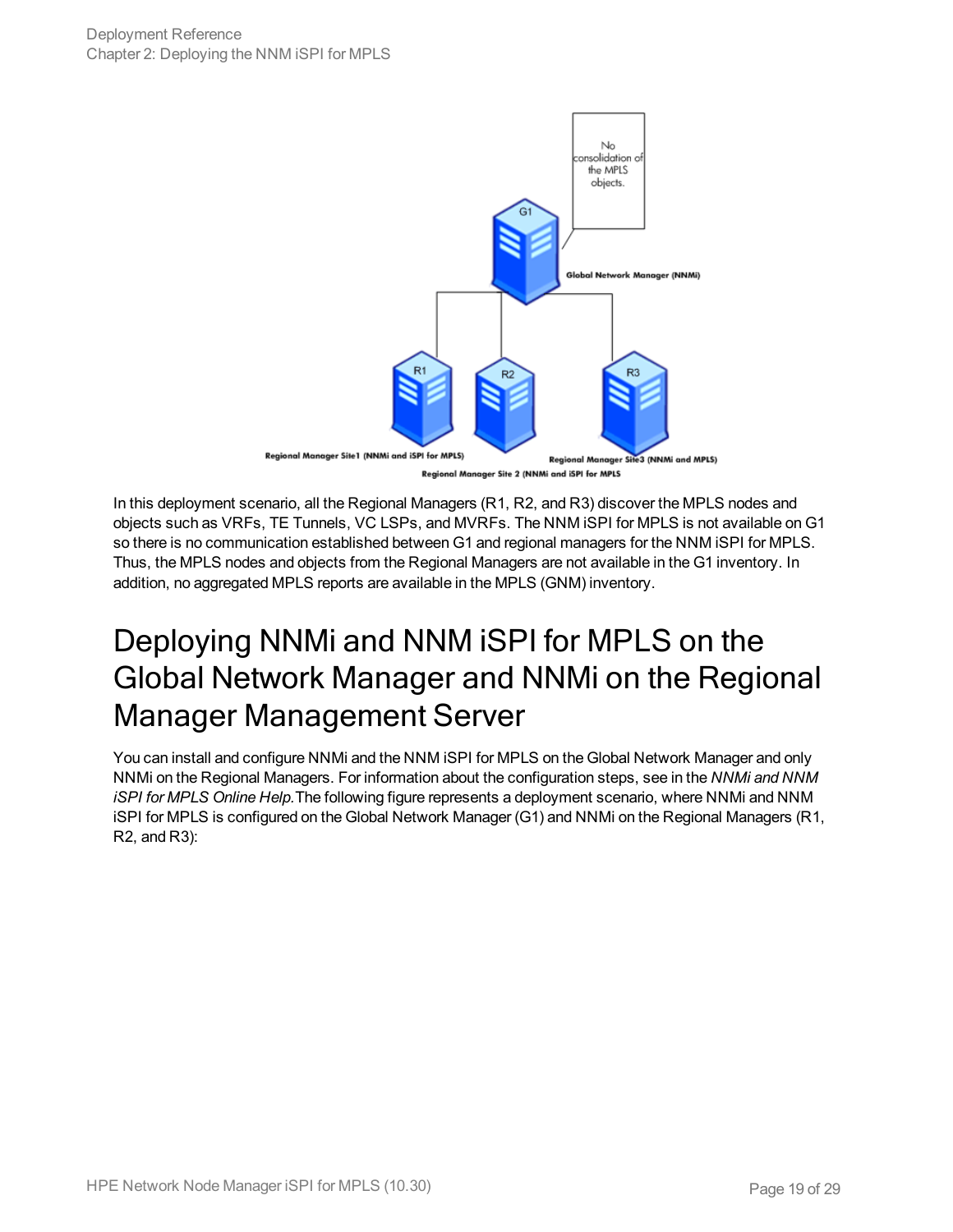

<span id="page-19-0"></span>In this deployment scenario, only the locally managed MPLS nodes and objects such as L3 VPNs, L2VPNs, MVPNs, and PseudoWire VCs are available in the MPLS inventory (G1).

### Deploying the Regional Manager in the Application Failover Environment

When the NNM iSPI for MPLS Regional Manager is in the Application failover environment, use the **ORDER** parameter to decide the priority to establish the connection.

To use the regional manager in an application failover environment, follow these steps:

- 1. Configure the Regional Manager connection using MPLS configuration workspace.
- 2. Add the two regional manager connections and provide the two hostnames.
- 3. Use the **ORDER** parameter to give different values to the two regional managers.

Whenever there is an application fail-over available on the regional manager, the GNM will always use the lowest order value to establish the next connection.

You can configure the regional manager in the application failover environment by using the steps documented in the *NNMi Deployment Reference.*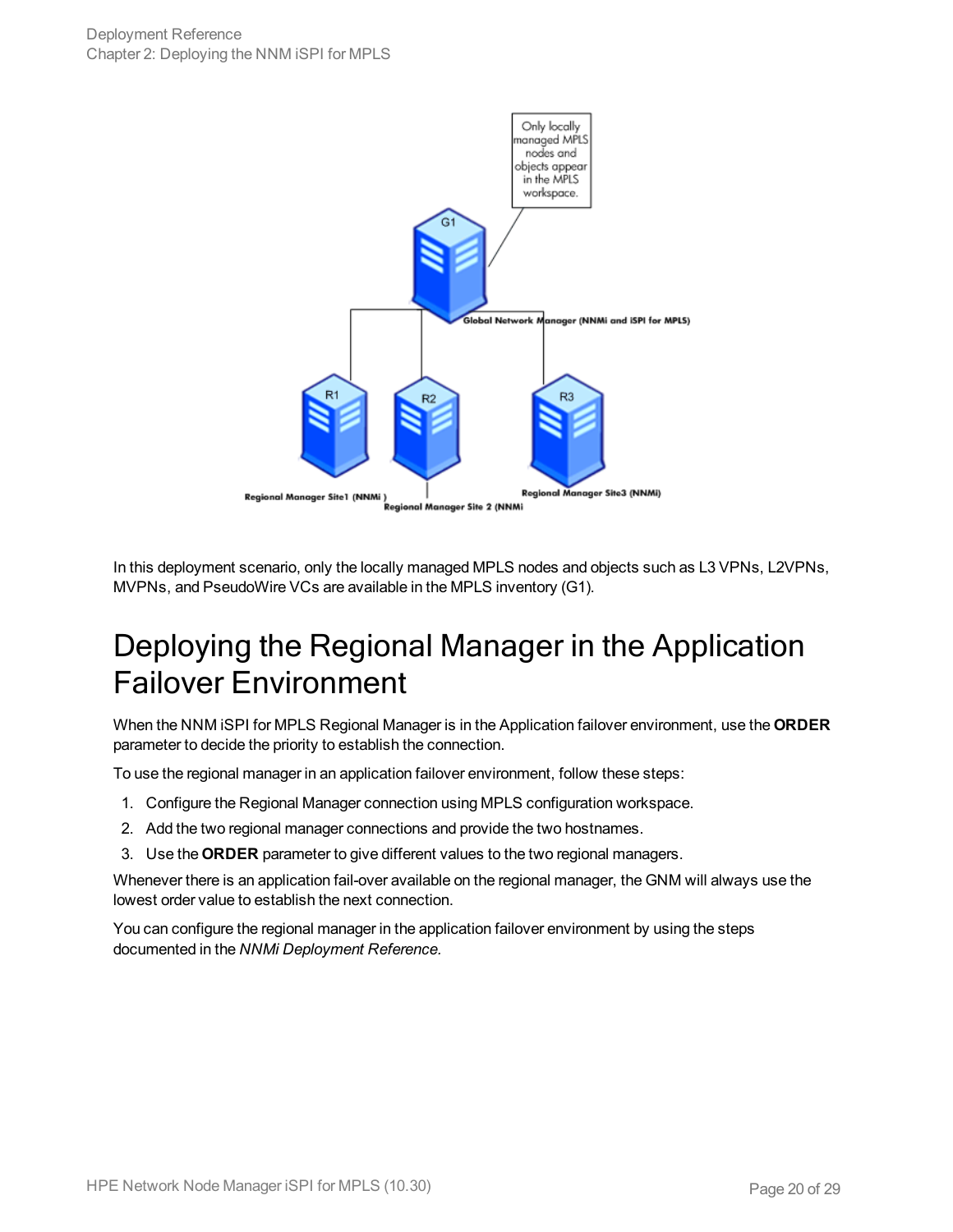# <span id="page-20-0"></span>Chapter 3: Installing the NNM iSPI for MPLS in an HA Cluster

You can install NNMi and NNM iSPI for MPLS in a High Availability (HA) environment to achieve redundancy in your monitoring setup. The prerequisites to configure the NNM iSPI for MPLS in an HA environment is similar to NNMi. For information, see *NNMi Deployment Reference .*

# <span id="page-20-1"></span>Installing the NNM iSPI for MPLS

You can configure the NNM iSPI for MPLS for the following scenarios:

Install NNMi and the NNM iSPI for MPLS in your environment before configuring NNMi to run under HA. See ["Configuring](#page-20-2) an HA Cluster on a Set of Systems with NNMi and iSPI for MPLS" below.

Install and configure the NNM iSPI for MPLS in an existing NNMi HA cluster environment. See ["Installing](#page-22-0) the NNM iSPI for MPLS in an Existing NNMi HA Cluster [Environment"](#page-22-0) on page 23.

**Note:** To configure PKI authentication on the NNM iSPI for MPLS in an HA cluster, you must perform all the required changes on both, primary and secondary node. For information on required changes, see "Configuring Access with Public Key Infrastructure [Authentication"](#page-9-1) on page 10.

### <span id="page-20-2"></span>Configuring an HA Cluster on a Set of Systems with NNMi and iSPI for MPLS

If you have NNMi and the NNM iSPI for MPLS installed on at least two systems, you can create an HA cluster and configure NNMi and the iSPI for MPLS to run under HA.

You can configure NNMi and NNM iSPI for MPLS on the primary node and secondary node in an HA environment. For more information on how to install NNMi in an HA environment, see *NNMi Deployment Reference*.

#### <span id="page-20-3"></span>Configure the NNM iSPI for MPLS on the Primary Node

To configure the NNM iSPI for MPLS on the primary node, follow these steps:

- 1. Install NNMi and NNM iSPI for MPLS on each system. See the *NNMi Installation Guide* and the *NNM iSPI for MPLS Installation* guide for more information.
- 2. Configure the HA software on the systems and configure NNMi to run under HA. See the *NNMi Deployment Reference* for information on configuring NNMi to run under HA. Do not start the resource group while configuring NNMi to run under the HA (do not run the nnmhastartrg.ovpl command).
- 3. Configure the NNM iSPI for MPLS on the primary (active) node: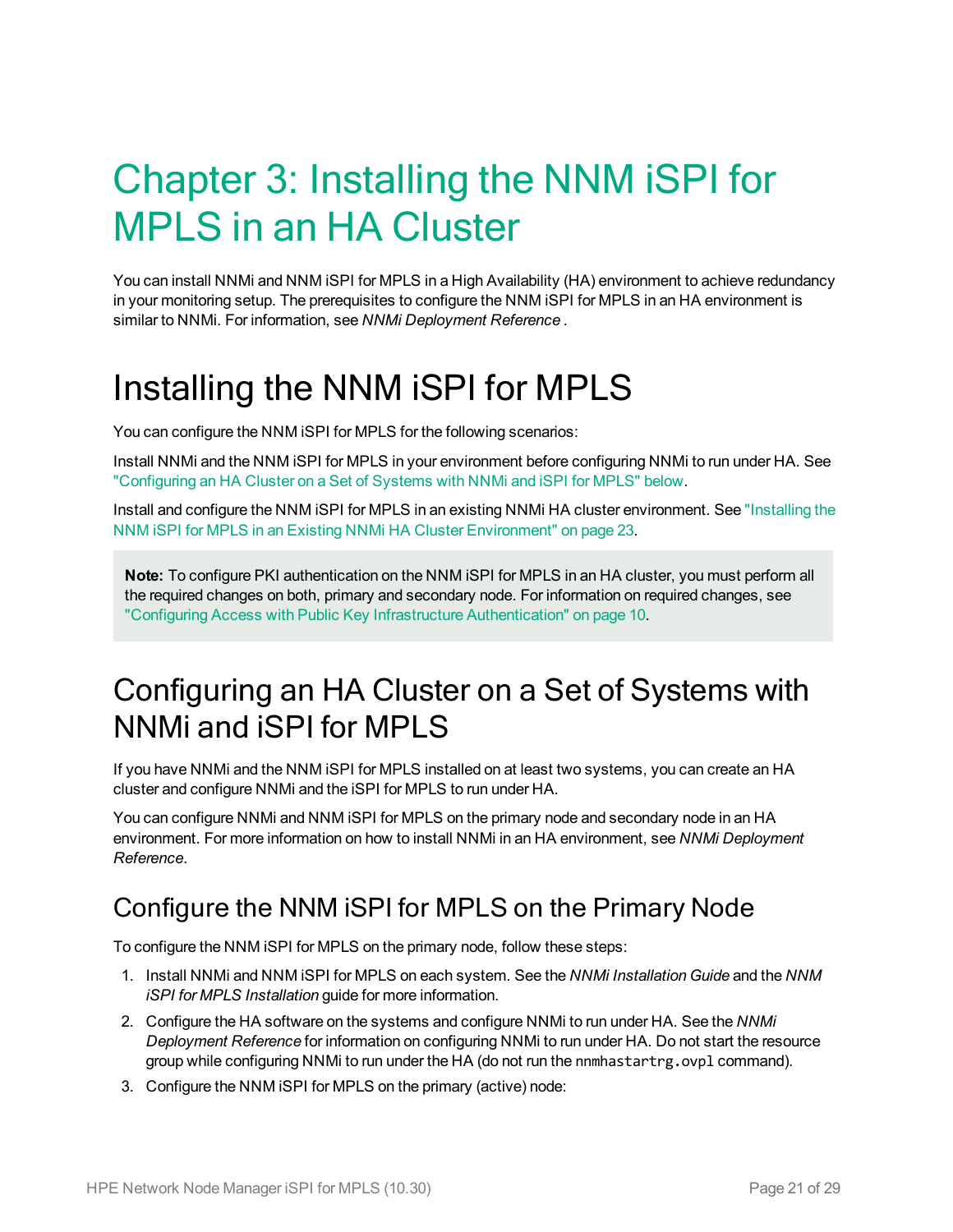a. Run the following command to find the virtual hostname:

nnmofficialfqdn.ovpl

b. Modify the following files from the file from the *\$NnmdataDir*/shared/mpls/conf or *%NnmdataDir%*\shared\mpls\conf to replace the host name with the virtual FQDN for the following parameters:

| <b>File Name</b>        | Variable Name                          |
|-------------------------|----------------------------------------|
| nms-mpls.jvm.properties | -Dnmsas.server.security.keystore.alias |
| nnm.extended.properties | com.hp.ov.nms.spi.mpls.Nnm.hostname    |
| nnm.extended.properties | com.hp.ov.nms.spi.mpls.spi.hostname    |

- c. Modify the server.properties file from the %nnminstalldir%\mpls\server\ or /opt/OV/mpls/server/ directory to reflect the Virtual FQDN of the NNMi management server for the com.hp.ov.nms.fqdn parameter.
- d. Modify the login-config.xml file from the %nnminstalldir%\mpls\server\conf or /opt/OV/mpls/server/conf directory to reflect the virtual FQDN of the NNMi management server (for the module-option element).
- e. Run the following command to start the NNMi HA resource group:

*For Windows:*

%NnmInstallDir%\misc\nnm\ha\nnmhastartrg.ovpl NNM <resource\_group>

*For Linux*:

/opt/OV/misc/nnm/ha/nnmhastartrg.ovpl NNM <resource\_group>

For more information, see *NNMi Deployment Reference* guide.

The NNM iSPI for MPLS and NNMi must start after this step. If NNMi or the NNM iSPI for MPLS does not start, see *Troubleshooting the HA Configuration* from *NNMi Deployment Reference*.

f. Run the following command to configure the NNM iSPI for MPLS to run under the HA cluster: *For Windows:*

%NnmInstallDir%\misc\nnm\ha\nnmhaconfigure.ovpl NNM -addon MPLS *For Linux:*

<span id="page-21-0"></span>/opt/OV/misc/nnm/ha/nnmhaconfigure.ovpl NNM -addon MPLS

- 4. Configure the NNM iSPI for MPLS on the secondary (passive) node:
	- a. Install NNMi with NNM iSPI for MPLS on the secondary node. Make sure the secondary node has a separate Fully Qualified Domain Names (FQDN) during the installation. See the *NNMi Installation Guide* and the *HPE Network Node Manager iSPI Performance for MPLS Software Installation* guide for more information.
	- b. Run the following command to find the virtual hostname:

nnmofficialfqdn.ovpl

c. Modify the following files in the *\$NnmdataDir*/shared/mpls/conf or *%NnmdataDir%*\shared\mpls\conf to replace the host name with the virtual FQDN for the following parameters: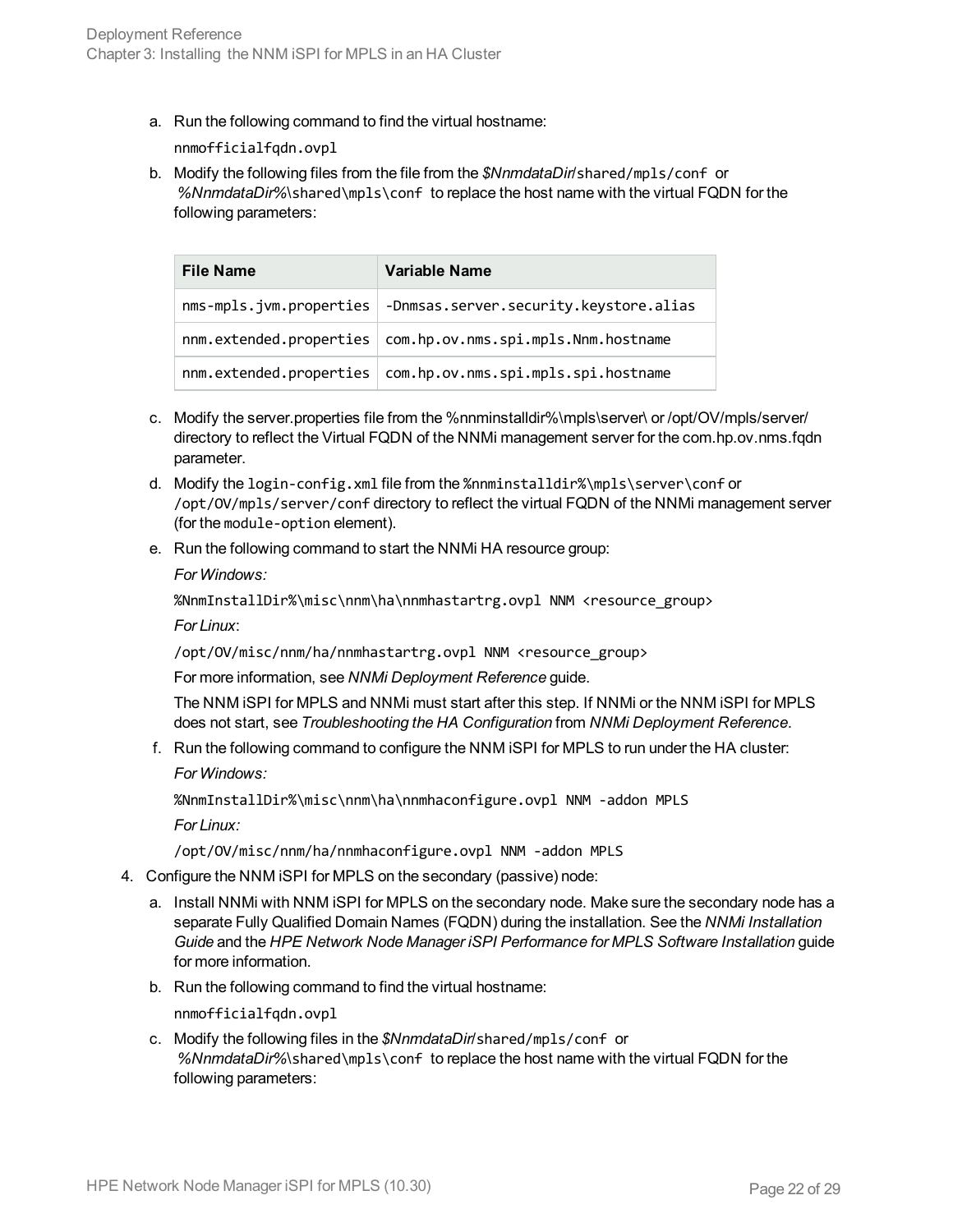| <b>File Name</b>        | Variable Name                                                 |
|-------------------------|---------------------------------------------------------------|
| nms-mpls.jvm.properties | -Dnmsas.server.security.keystore.alias                        |
|                         | nnm.extended.properties   com.hp.ov.nms.spi.mpls.Nnm.hostname |
| nnm.extended.properties | com.hp.ov.nms.spi.mpls.spi.hostname                           |

- d. Modify the server.properties file from the %nnminstalldir%\mpls\server\ or /opt/OV/mpls/server/ directory to reflect the Virtual FQDN of the NNMi management server for the com.hp.ov.nms.fqdn parameter.
- e. Modify the login-config.xml file from the %nnminstalldir%\mpls\server\conf or /opt/OV/mpls/server/conf directory to reflect the virtual FQDN of the NNMi management server (for the module-option element).
- f. Run the following commands to configure the NNM iSPI for MPLS on the secondary node to run under the HA cluster:

For Windows:

*%NnmInstallDir%*\misc\nnm\ha\nnmhaconfigure.ovpl NNM -addon MPLS

For Linux:

/opt/OV/misc/nnm/ha/nnmhaconfigure.ovpl NNM -addon MPLS

<span id="page-22-0"></span>5. Repeat [step 4](#page-21-0) if you have additional passive nodes in the HA cluster.

#### Installing the NNM iSPI for MPLS in an Existing NNMi HA Cluster Environment

You can configure the NNM iSPI for MPLS on the primary node and secondary node in an NNMi HA cluster environment. For more information on how to install NNMi in an HA environment, see *NNMi Deployment Reference* guide.

- <span id="page-22-1"></span>1. Make sure that NNMi is running on the primary server.
- 2. Put the NNMi resource group to the HA maintenance mode by placing the maintenance file under the following directory:

%nnmdatadir%\hacluster\<resource\_group\_name>

\$NnmDataDir/hacluster/<resource\_group\_name>

- 3. Run ovstatus -c ovjboss to make sure that ovjboss is running.
- 4. Install the NNM iSPI for MPLS on the primary (active) node in the cluster, but do *not* start the NNM iSPI for MPLS.
- 5. Modify the following files from the *\$NnmdataDir*/shared/mpls/conf or *%NnmdataDir%*\shared\mpls\conf to replace the host name with the virtual FQDN for the following parameters :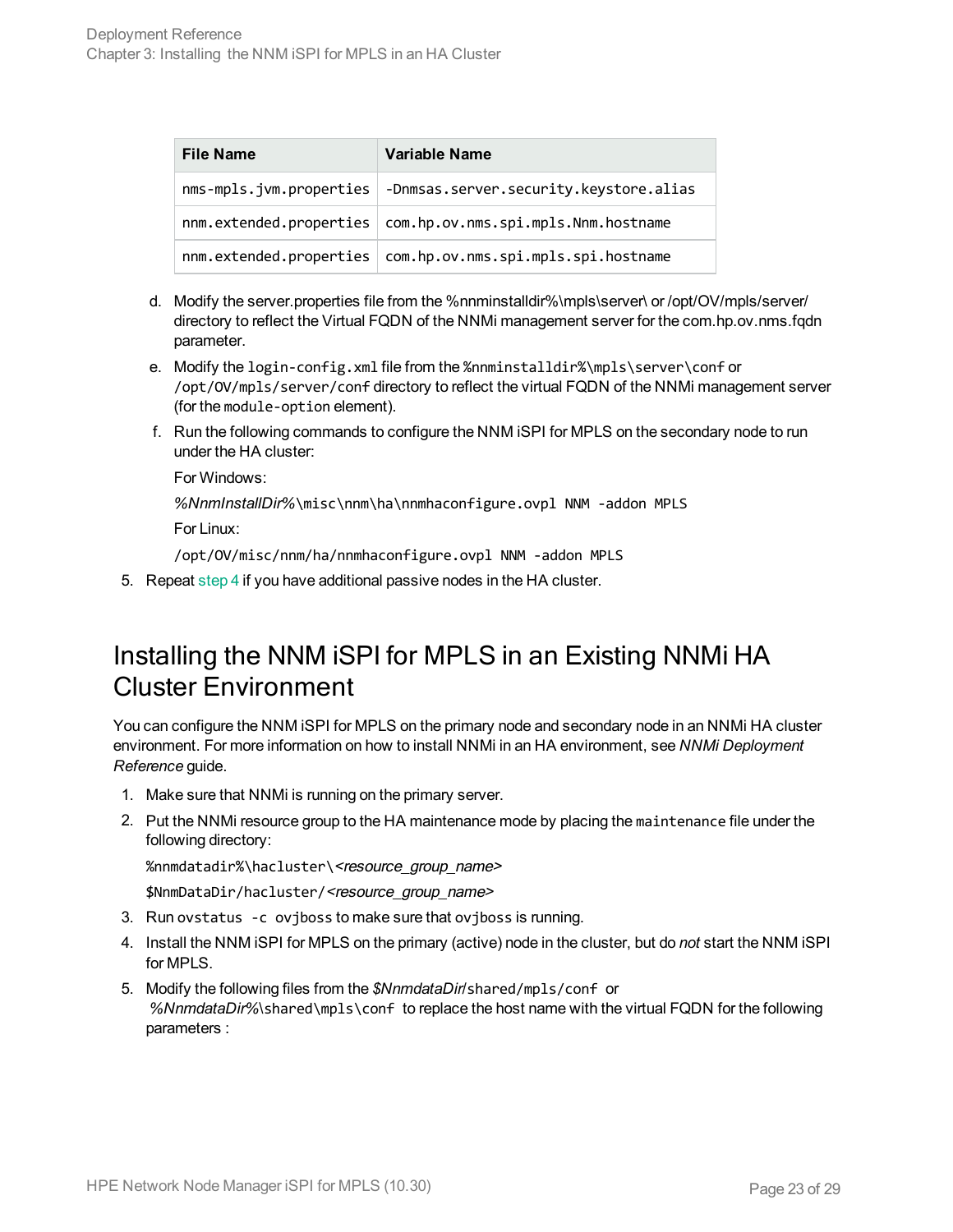| <b>File Name</b>        | Variable Name                                                 |
|-------------------------|---------------------------------------------------------------|
| nms-mpls.jvm.properties | -Dnmsas.server.security.keystore.alias                        |
|                         | nnm.extended.properties   com.hp.ov.nms.spi.mpls.Nnm.hostname |
| nnm.extended.properties | com.hp.ov.nms.spi.mpls.spi.hostname                           |

- 6. Modify the server.properties file from the %nnminstalldir%\mpls\server\ or /opt/OV/mpls/server/ directory to reflect the Virtual FQDN of the NNMi management server for the com.hp.ov.nms.fqdn parameter.
- 7. Modify the login-config.xml file from the %nnminstalldir%\mpls\server\conf or /opt/OV/mpls/server/conf directory to reflect the virtual FQDN of the NNMi management server (for the module-option element).
- 8. If you have modified any of the following folders or files, replicate them on each cluster member.

*For Linux:*

/opt/OV/mpls/server/conf/

/var/opt/OV/shared/mpls/conf/

/opt/OV/mpls/server/deploy/jboss-logging.xml

/var/opt/OV/nmsas/mpls/conf/nms-auth-config.xml

/var/opt/OV/nmsas/mpls/server.properties

/opt/OV/mpls/server/server.properties

*For Windows:*

%NnmInstallDir%\mpls\server\conf\

%NnmDataDir%\shared\mpls\conf\

%NnmInstallDir%\mpls\server\deploy\jboss-logging.xml

%NnmDataDir%\nmsas\mpls\conf\nms-auth-config.xml

%NnmDataDir%\nmsas\mpls\server.properties

%NnmInstallDir%\mpls\server\server.properties

**Note:** Make sure the .keyFile created after adding the NON SNMP credentials on active or passive servers under /var/opt/OV/shared/mpls/conf/ or %NnmDataDir%\shared\mpls\conf is copied to all the passive servers.

- 9. Remove the maintenance file that you added in [step 2](#page-22-1)
- 10. Initiate a failover to a secondary (passive) node in the cluster where you want to install the NNM iSPI for MPLS. Make sure that NNMi fails over and runs on the secondary server successfully.
- <span id="page-23-0"></span>11. On this system, follow these steps:
	- a. Put the NNMi resource group to the HA maintenance mode by placing the maintenance file under the following directory:

%nnmdatadir%\hacluster\<resource\_group\_name>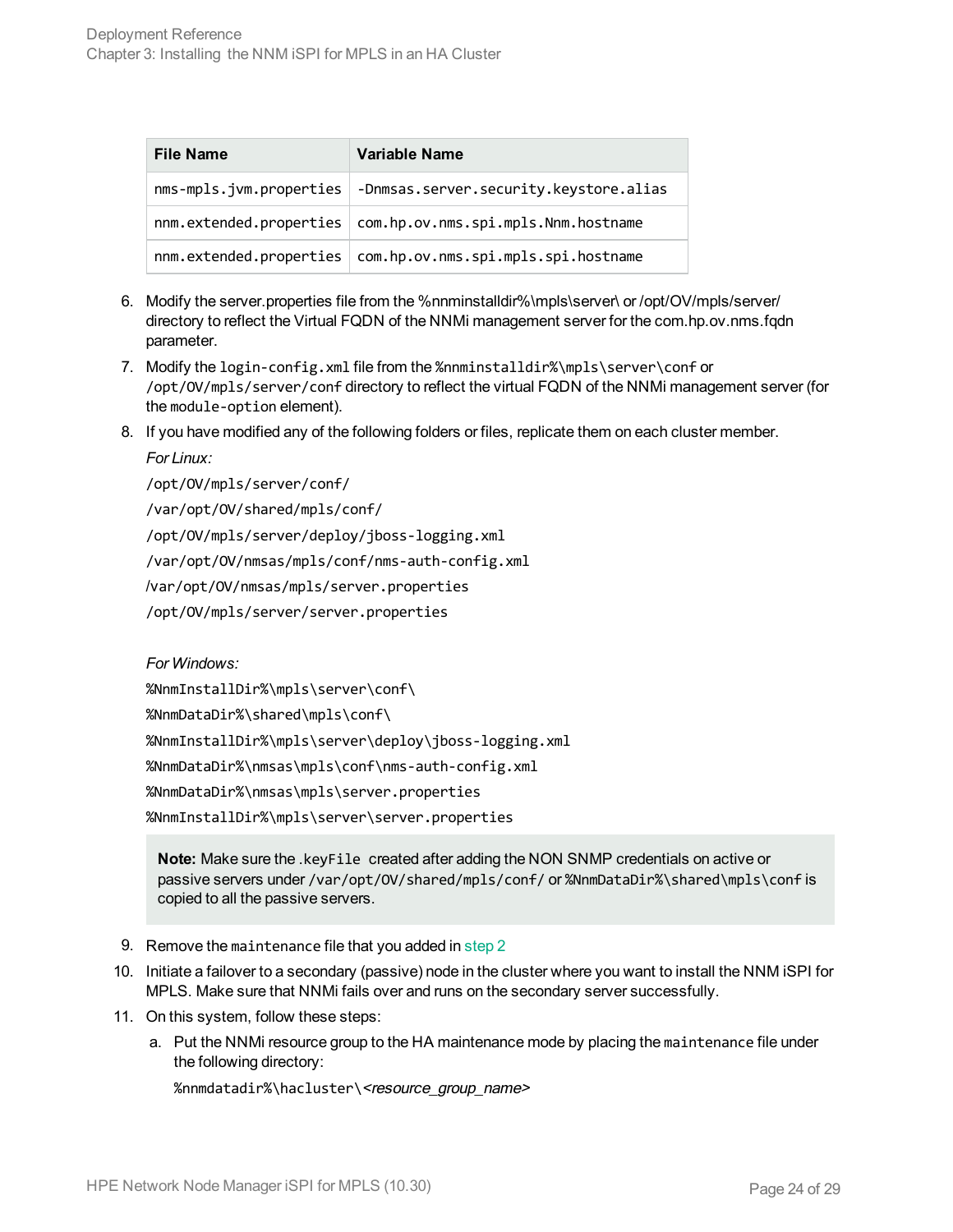\$NnmDataDir/hacluster/<resource group name>

- b. Run ovstatus -c oviboss to make sure that oviboss is running.
- c. Install the NNM iSPI for MPLS on this server., but do *not* start the iSPI.

**Note:** The NNM iSPI for MPLS displays two error messages: create db user and create DB. Ignore these errors and continue with the installation.

d. Modify the following files in the file from the /var/opt/OV/shared/mpls/conf or *%NnmdataDir%*\shared\mpls\conf to replace the host name with the virtual FQDN for the following parameters :

| <b>File Name</b>        | Variable Name                                                    |
|-------------------------|------------------------------------------------------------------|
|                         | nms-mpls.jvm.properties   -Dnmsas.server.security.keystore.alias |
|                         | nnm.extended.properties   com.hp.ov.nms.spi.mpls.Nnm.hostname    |
| nnm.extended.properties | com.hp.ov.nms.spi.mpls.spi.hostname                              |

- e. Modify the server.properties file from the %nnminstalldir%\mpls\server\ or /opt/OV/mpls/server/ directory to reflect the Virtual FQDN of the NNMi management server for the com.hp.ov.nms.fqdn parameter.
- f. Modify the login-config.xml file from the %nnminstalldir%\mpls\server\conf or /opt/OV/mpls/server/conf directory to reflect the virtual FQDN of the NNMi management server (for the module-option element).
- g. If you have modified any of the following folders or files, replicate them on each cluster member. *For Linux:*

/opt/OV/mpls/server/conf/ /var/opt/OV/shared/mpls/conf/ /opt/OV/mpls/server/deploy/jboss-logging.xml /var/opt/OV/nmsas/mpls/conf/nms-auth-config.xml /var/opt/OV/nmsas/mpls/server.properties /opt/OV/mpls/server/server.properties

*For Windows:*

%NnmInstallDir%\mpls\server\conf\ %NnmDataDir%\shared\mpls\conf\ %NnmInstallDir%\mpls\server\deploy\jboss-logging.xml %NnmDataDir%\nmsas\mpls\conf\nms-auth-config.xml %NnmDataDir%\nmsas\mpls\server.properties %NnmInstallDir%\mpls\server\server.properties

**Note:** Make sure the .keyFile created after adding the NON SNMP credentials on active or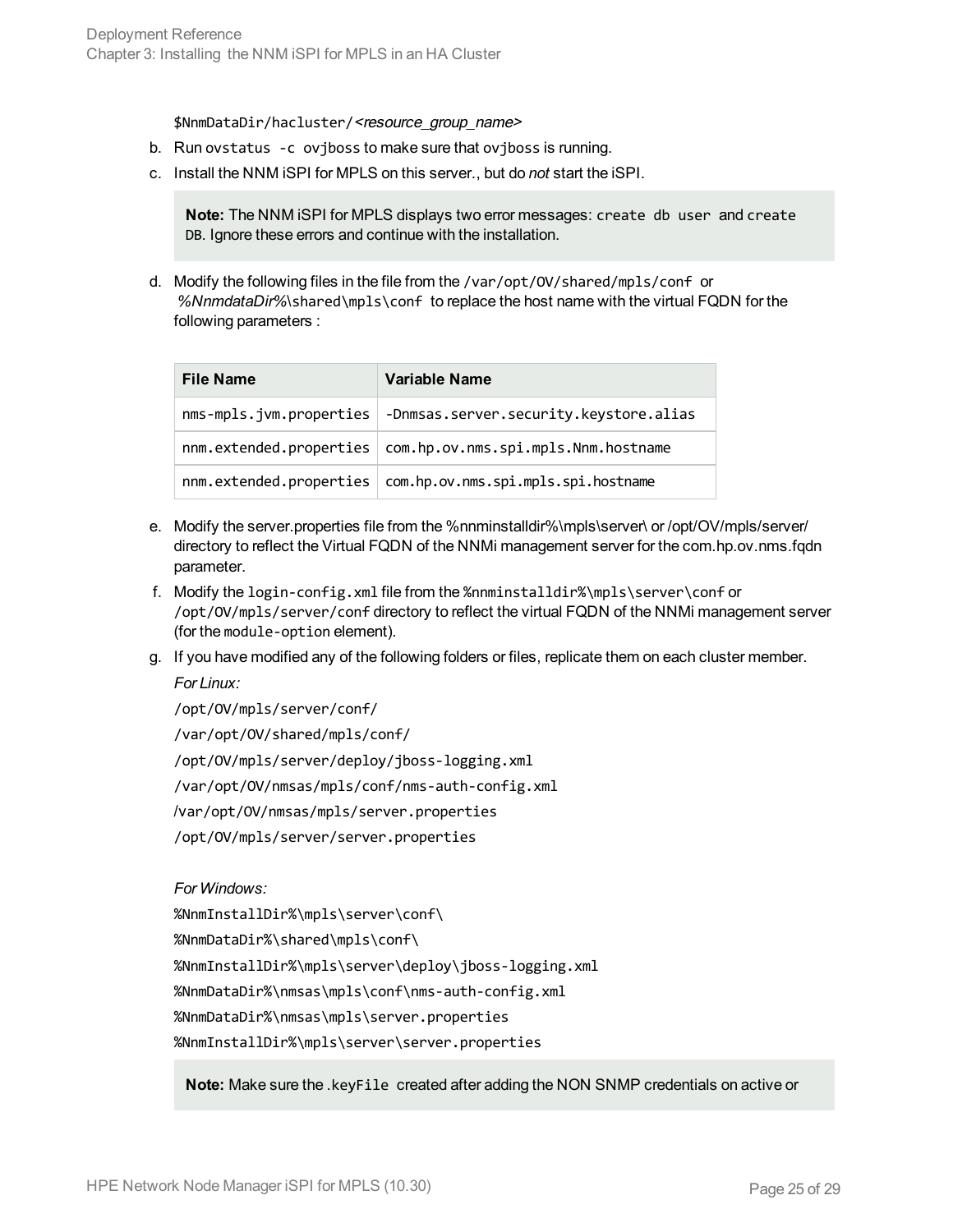passive servers under /var/opt/OV/shared/mpls/conf/ or %NnmDataDir%\shared\mpls\conf is copied to all the passive servers.

<span id="page-25-1"></span>h. Remove the maintenance file that you added in [step a.](#page-23-0)

- 12. If you have multiple nodes in the cluster, fail over to another passive server, and then repeat [step a](#page-23-0) through [step h](#page-25-1).
- 13. You must fail over to the server that was active when you started with this procedure.
- 14. Run the following command on the active server first, and then on all passive servers: *For Windows:*

%NnmInstallDir%\misc\nnm\ha\nnmhaconfigure.ovpl NNM -addon MPLS

*For Linux:*

/opt/OV/misc/nnm/ha/nnmhaconfigure.ovpl NNM -addon MPLS

15. Verify that the NNM iSPI for MPLS is successfully registered by running the following command: *On Windows:*

%nnminstalldir%\misc\nnm\ha\nnmhaclusterinfo.ovpl –config NNM –get NNM\_ADD\_ON\_ PRODUCTS

*On Linux:*

<span id="page-25-0"></span>/opt/OV/misc/nnm/ha/nnmhaclusterinfo.ovpl –config NNM –get NNM\_ADD\_ON\_PRODUCTS

## Patching the NNM iSPI for MPLS in an HA **Cluster**

If you have already configured NNMi and the NNM iSPI for MPLS to work in an HA cluster, you must follow this section to apply necessary patches (for both NNMi and the NNM iSPI for MPLS).

To apply patches for NNMi and NNM iSPI for MPLS, follow these steps:

1. Determine which node in the HA cluster is active:

*Windows:*

%NnmInstallDir%\misc\nnm\ha\nnmhaclusterinfo.ovpl

-group <resource\_group> -activeNode

*Linux:*

/opt/OV/misc/nnm/ha/nnmhaclusterinfo.ovpl

-group <resource\_group> -activeNode

2. On the active node, put the NNMi HA resource group into maintenance mode by creating the following files:

*Windows:*

%NnmDataDir%\hacluster\<resource\_group>\maintenance

%NnmDataDir%\hacluster\<resource\_group>\maint\_NNM

*Linux:*

/var/opt/OV/hacluster/<resource\_group>/maintenance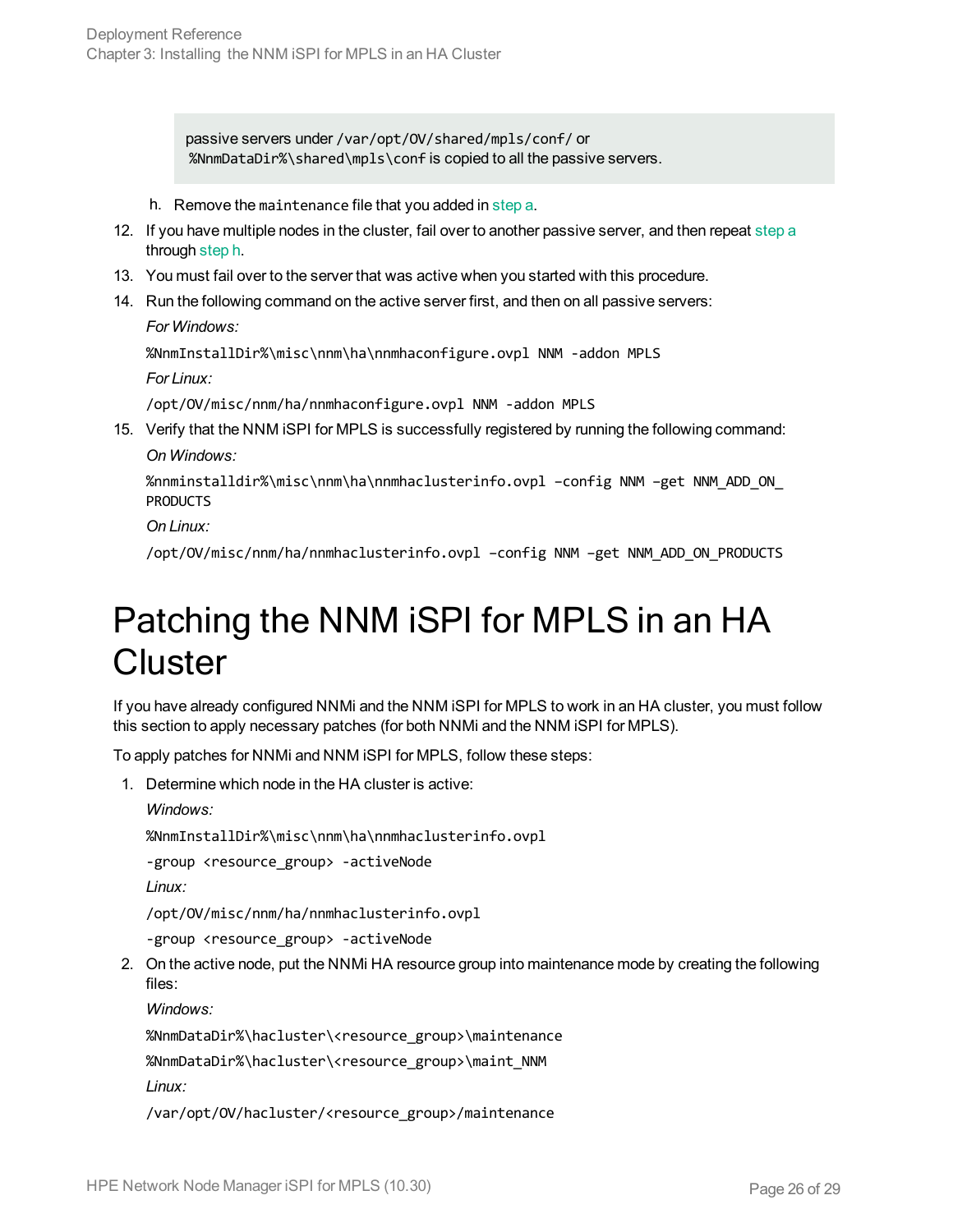/var/opt/OV/hacluster/<resource\_group>/maint\_NNM Include the NORESTART keyword in both these files.

3. On all passive nodes, put the NNMi HA resource group into maintenance mode by creating the following files:

*Windows:*

%NnmDataDir%\hacluster\<resource\_group>\maintenance

%NnmDataDir%\hacluster\<resource\_group>\maint\_NNM

*Linux:*

/var/opt/OV/hacluster/<resource\_group>/maintenance

/var/opt/OV/hacluster/<resource\_group>/maint\_NNM

Include the NORESTART keyword in both these files.

- 4. On the active node, follow these steps:
	- a. Stop NNMi:

ovstop -c

- b. Back up the shared disk by performing a disk copy.
- c. Use the nnmbackup.ovpl command or another database command to backup all NNMi data. For example

```
nnmbackup.ovpl -type offline -scope all -target nnmi_backups
```
For more information about this command, see *NNMi Backup and Restore Tools*section in the *NNMi Deployment Reference*.

- d. Apply the appropriate NNMi and NNM iSPI patches to the system.
- e. Start NNMi:
	- ovstart -c
- f. Verify that NNMi started correctly:

```
ovstatus -c
```
All NNMi services should show the state RUNNING.

- 5. On each passive node, apply the appropriate patches to the system.
- 6. On all passive nodes, take the NNMi HA resource group out of maintenance mode by deleting the maintenance file from the nodes.
- <span id="page-26-0"></span>7. On the active node, take the NNMi HA resource group out of maintenance mode by deleting the maintenance file from that node.

## Unconfiguring the NNM iSPI for MPLS in an HA cluster

To unconfigure the NNM iSPI for MPLS in an HA cluster, follow these steps:

1. Determine which node in the HA cluster is active. On any of the HA cluster node, run the following command:

#### *On Windows*

%NnmInstallDir%\misc\nnm\ha\nnmhaclusterinfo.ovpl -group <resource\_group> -activeNode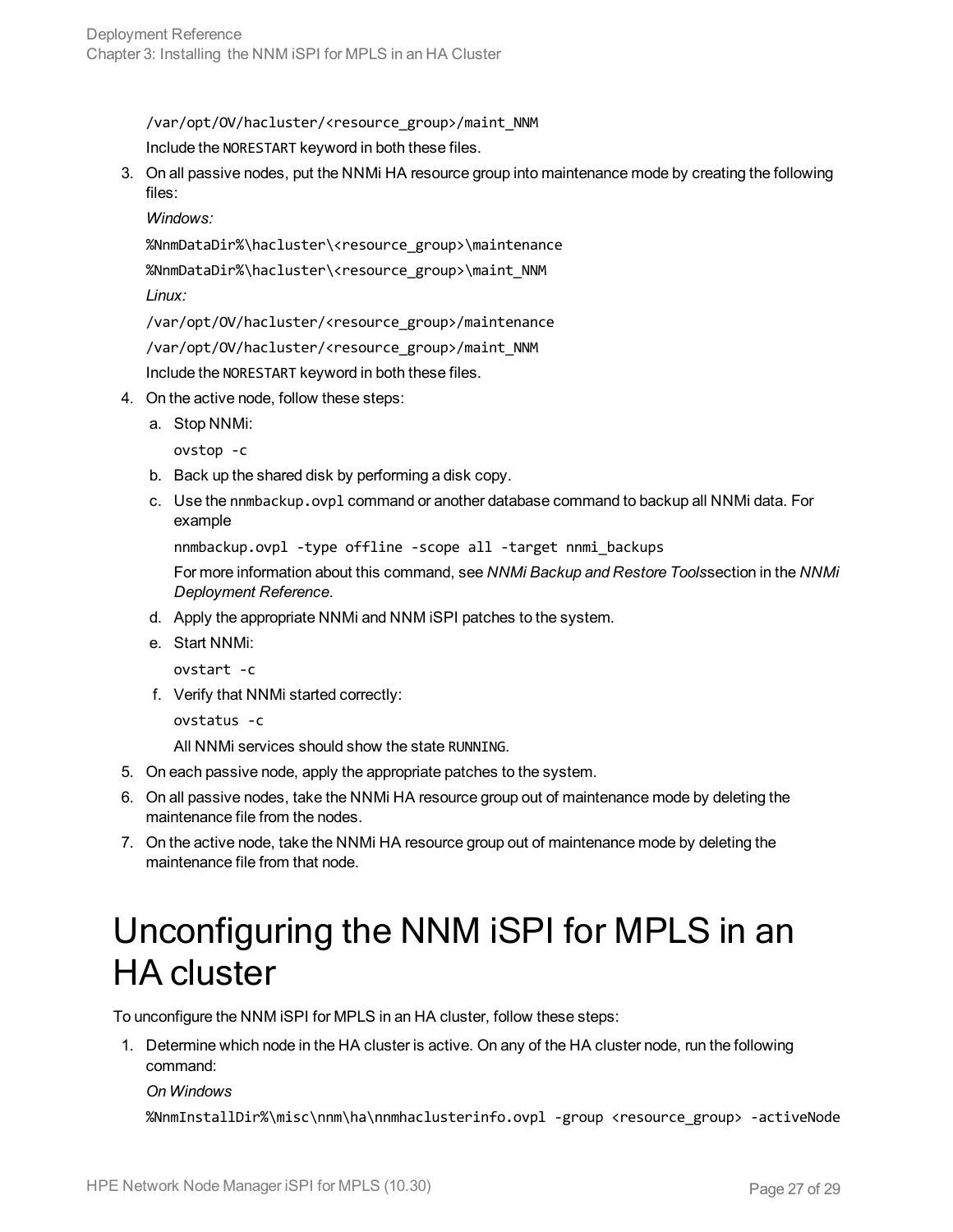#### *On Linux*

<span id="page-27-0"></span>\$NnmInstallDir/misc/nnm/ha/nnmhaclusterinfo.ovpl -group <resource\_group> -activeNode

2. On each passive node, unconfigure the NNM iSPI for MPLS add-on from the HA cluster. To unconfigure, run the following command:

*On Windows*

%NnmInstallDir%\misc\nnm\ha\nnmhaunconfigure.ovpl NNM -addon MPLS

*On Linux*

\$NnmInstallDir/misc/nnm/ha/nnmhaunconfigure.ovpl NNM -addon MPLS

3. Verify that the NNM iSPI for MPLS add-on is unconfigured on all the cluster passive nodes. To verify, run the following command:

*On Windows*

```
%NnmInstallDir%\misc\nnm\ha\nnmhaclusterinfo.ovpl -config NNM -get NNM_ADD_ON_
PRODUCTS
```
*On Linux*

\$NnmInstallDir/misc/nnm/ha/nnmhaclusterinfo.ovpl -config NNM -get NNM\_ADD\_ON\_PRODUCTS

If any passive cluster node with the NNM iSPI for MPLS add-on appears in the output, repeat [step 2](#page-27-0) on that node.

4. You can now unconfigure the NNM iSPI for MPLS from the HA cluster on the active node. To unconfigure, run the following command:

*On Windows*

%NnmInstallDir%\misc\nnm\ha\nnmhaunconfigure.ovpl NNM -addon MPLS

*On Linux*

\$NnmInstallDir/misc/nnm/ha/nnmhaunconfigure.ovpl NNM -addon MPLS

- 5. Make sure that NNMi is running on the active node.
- 6. Verify that ovjboss is running by using the following command:

ovstatus -c ovjboss

- 7. Uninstall the NNM iSPI for MPLS from the active node. For more information see, *Removing the NNM iSPI for MPLS* section in the *Installation Guide*.
- 8. After you uninstall, failover to passive node. Make sure that NNMi fails over and runs on the secondary server successfully.
- 9. Verify that ovjboss is running by using the following command:

ovstatus -c ovjboss

10. Uninstall the NNM iSPI for MPLS from the secondary nodes. For more information see, *Removing the NNM iSPI for MPLS* section in the *Installation Guide*.

**Note:** You can ignore the database related warning messages while uninstalling the NNM iSPI for MPLS.

11. After you uninstall the NNM iSPI for MPLS from the secondary node, failback to primary node.